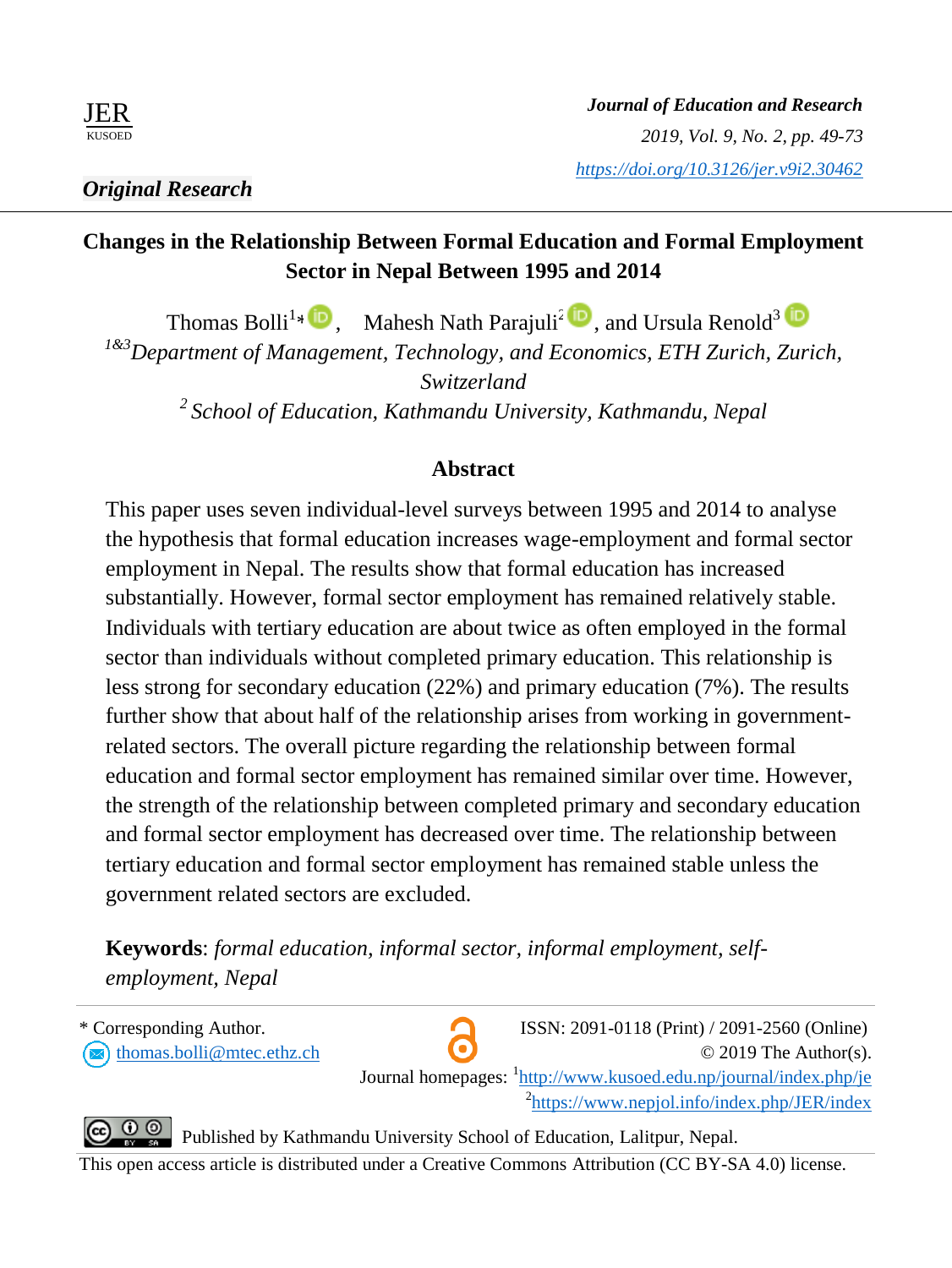#### **Introduction**

A large literature discusses various goals of education systems. A prominent example is Klieme et al. (2006), who differentiates three goals of education systems, namely providing human capital for the production processes, enabling individuals to govern the course of their lives, and contributing to civic society. Even though many authors highlight the relevance of taking a holistic perspective of formal education (see, e.g., Parajuli, 2014), this paper focuses on the human capital function of formal education systems, because increasing human capital plays a critical role to reduce poverty and increase the living standard in Nepal (see, e.g., Hanushek & Woessmann, 2008; Krueger & Lindahl, 2001). This is particularly true for rural areas of Nepal (see, e.g., Sharma, 2014), where educational attainment lags substantially.

Reaping the benefits of formal education in terms of growth requires an environment that rewards human capital sufficiently. However, while the meta-analytical study of Van der Sluis, Van Praag, and Vijverberg (2005) suggests that formal education increases formal economic activity measured by wage-employment in developing countries, no evidence exists for Nepal. The most relevant literature provides descriptive statistics of formal employment (Jah, 2002; Central Bureau of Statistics [CBS], 1999, 2009). Hence this paper analyses the relationship between formal educational attainment in terms of the ISCED categories – primary, secondary and tertiary education – and formal economic activity measured by wage employment and formal sector employment. Using seven data sets across time further allows us to assess how the relationship between formal education and formal economic activity has changed between 1995 and 2014.

The second section of the paper develops the hypotheses based on the existing literature regarding formal education and formal sector employment. The third section describes the data sources and empirical methodology. The fourth section shows the results that are discussed in the fifth section. The sixth section summarises the findings and draws conclusions.

#### **Literature Review and Hypotheses**

The argument to develop a hypothesis regarding the relationship between formal education and formal sector employment builds on the literature analysing the returns to formal education. Particularly relevant is the literature that compares the returns to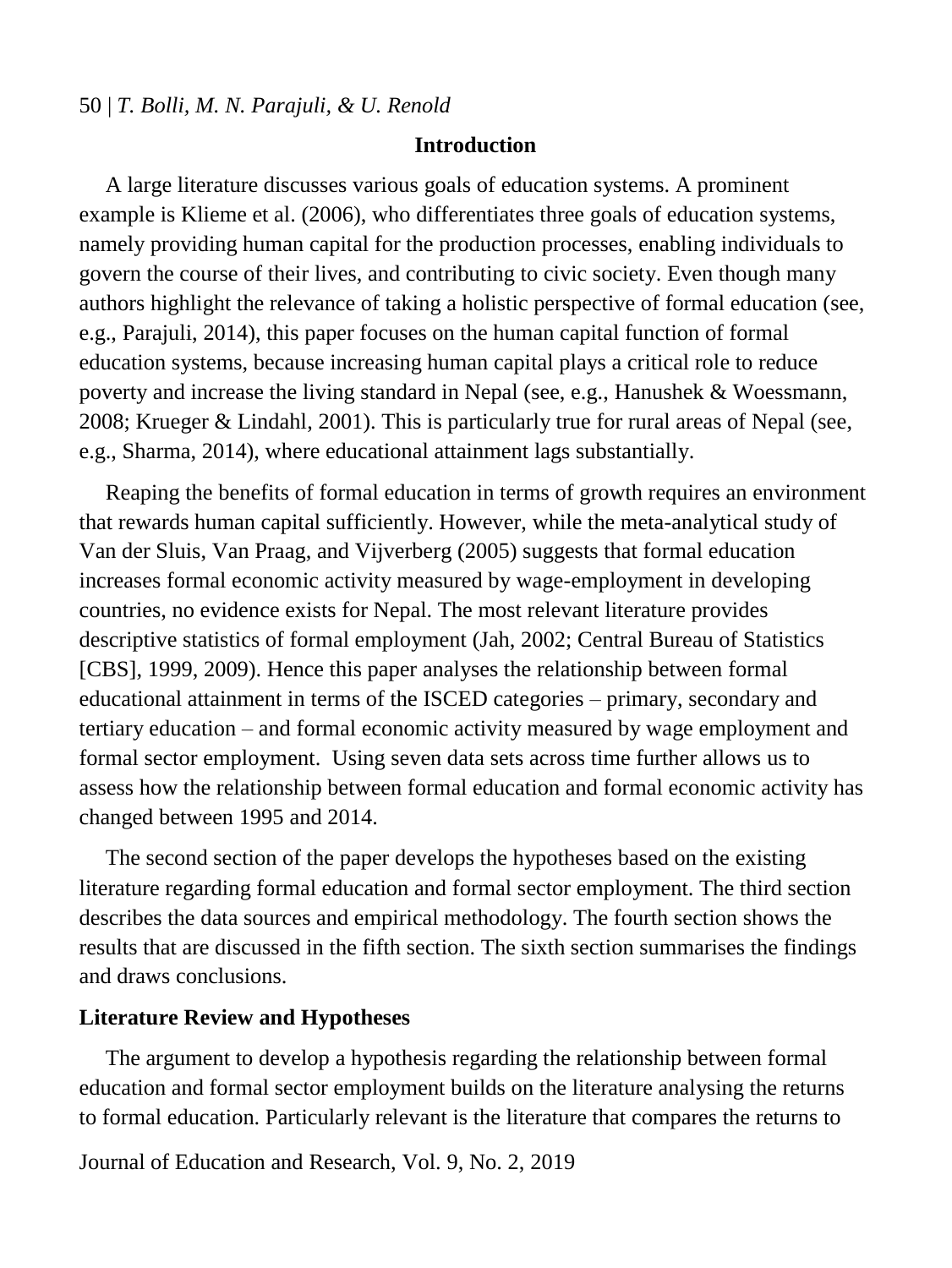formal education for self-employed and wage-employed workers (see, e.g. Fossen & Büttner, 2013). This literature builds on two main theoretical arguments. First, the human capital theory argues that formal education improves productivity, thereby increasing wages of workers (see, e.g. Becker, 1962). Second, the signalling theory argues that because acquiring formal education is costly, formal education degrees signal high individual productivity (see, e.g., Spence, 1973). Hence, the signalling theory argues that returns to formal education arise because formal education represents a signalling device in labour markets with imperfect information rather than because formal education creates productivity improvements.

Assuming that self-employed are not subject to screening, combining these two theories suggests that returns to formal education are higher for wage-employed than for self-employed (see, e.g., Brown & Sessions, 1999; Wolpin, 1977). The reason is that self-employed workers benefit from productivity increases, but have no benefit from the signal. Wage-employed workers, on the other hand, enjoy both productivity increases and signalling benefits. This would suggest that educated persons select into wage-employment, indicating a positive relationship between formal education and wage-employment.

However, other authors argue that customers use formal education as a screening device (see, e.g., Backes-Gellner & Werner, 2007, Parker & Van Praag, 2006). Furthermore, the personal control theory argues that organizational constraints restrict self-employed less in the use of their human capital than wage-employed. Hence, selfemployed workers can employ their human capital more effectively (see, e.g., Douhan & Van Praag, 2009; Van Praag, Van Witteloostuijn, & Van der Sluis, 2013). These constraints can either stem from the company or government regulations (De Soto, 1989). These two arguments indicate a neutral or negative relationship between formal education and wage-employment.

Since theoretical arguments go both ways, a theoretical framework remains ambiguous regarding the relative return of formal education for self-employed and wage-employed workers, respectively, and hence regarding the relationship between formal education and wage-employment. This theoretical ambiguity is supported by empirical ambiguity of the literature review of Dickson, Solomon, and Weaver (2008) and Van der Sluis, Van Praag, and Vijverberg (2008). Furthermore, recent literature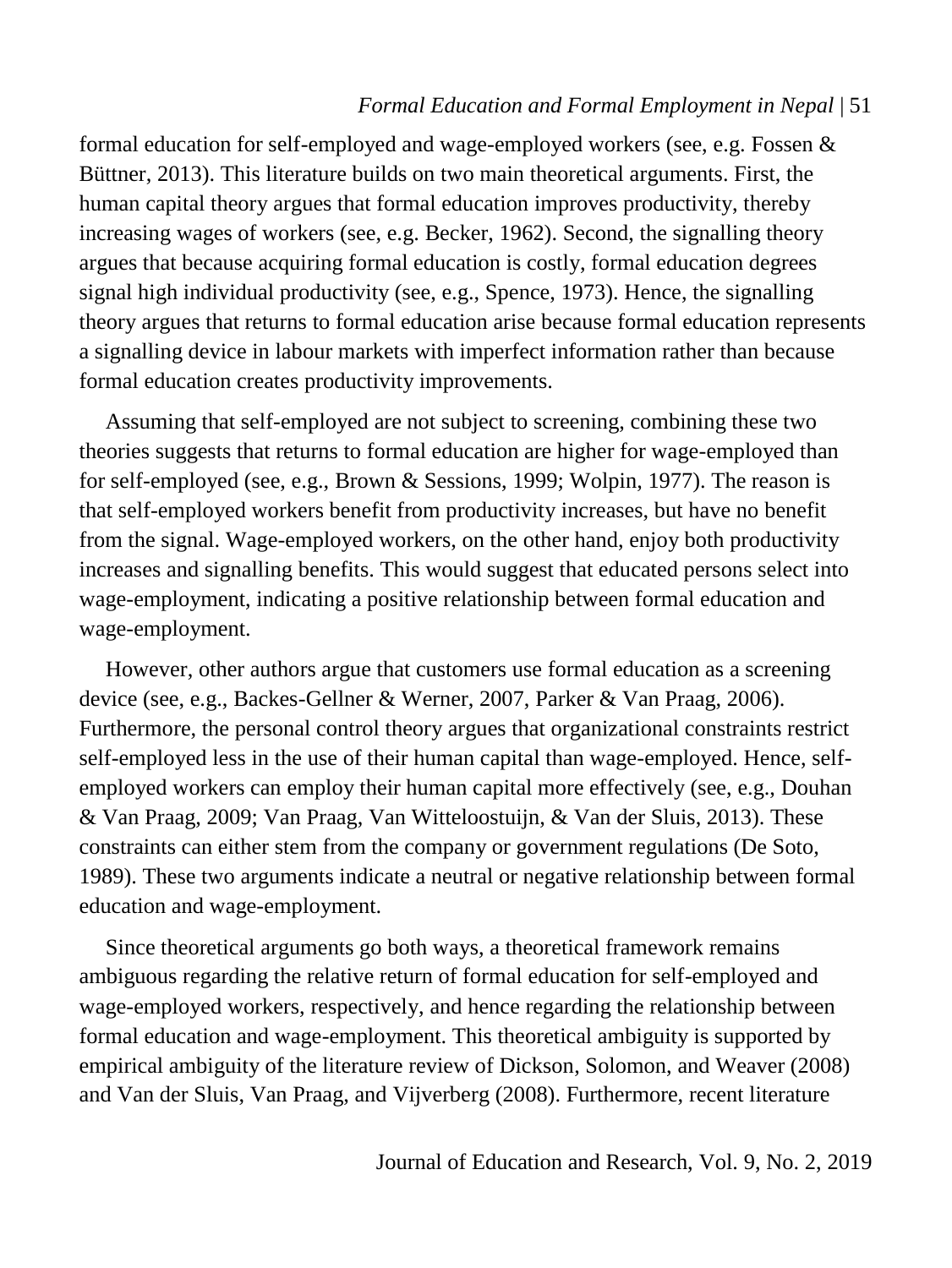recognizes the heterogeneity of the informal sector (see, e.g., Amin, 2010; Falco, Kerr, Rankin, Sandefur, & Teal, 2011; Günther & Launov, 2012). These papers argue that some workers are active in the informal sector due to necessity, while others choose the informal sector voluntarily because it provides more opportunities (Fossen & Büttner, 2013). However, the meta-analytic study of Van der Sluis et al. (2005) suggests, that the relationship between formal education and wage-employment for developing countries is positive on average. Based on this empirical evidence, we hypothesize that

- *H1: Higher formal educational attainment increases the probability to be wageemployed rather than self-employed.*
- *H2: Higher formal educational attainment increases the probability to work in the formal sector.*

## **Data and Methodology**

This section describes the data and methodology of this paper. It starts by describing the data sources, followed by a description of the measures for informal sector activity and formal education. Finally, the section discusses the statistical methodology used in the paper.

## **Data Sources**

The empirical analysis uses seven surveys of individuals conducted by CBS, Nepal. The seven surveys can be separated into three types of surveys or data sources. First, the Nepal Living Standard Surveys (NLSS) refer to the years 1995/1996, 2003/2004, 2010/2011, respectively (for more information, see CBS, 1996, 2004, 2011). Second, the Nepal Labour Force Surveys refer to the years 1998/1999 and 2008, respectively (for more information, see CBS, 1999, 2009). Third, the Annual Household Surveys refer to the years 2013/2014, 2014/2015, respectively (for more information, see CBS,  $2015, 2016$ .<sup>1</sup>

The different data sources differ regarding available information and sample size. Restricting the sample to individuals aged between 25 and 65 and dropping observations with missing values in labour market status yields 96'359 observations. Further restricting the sample to individuals working in the non-agricultural sector without missing values regarding formal education, gender, age, living district, selfemployment and formal sector employment yields a total sample of 31'599 for self-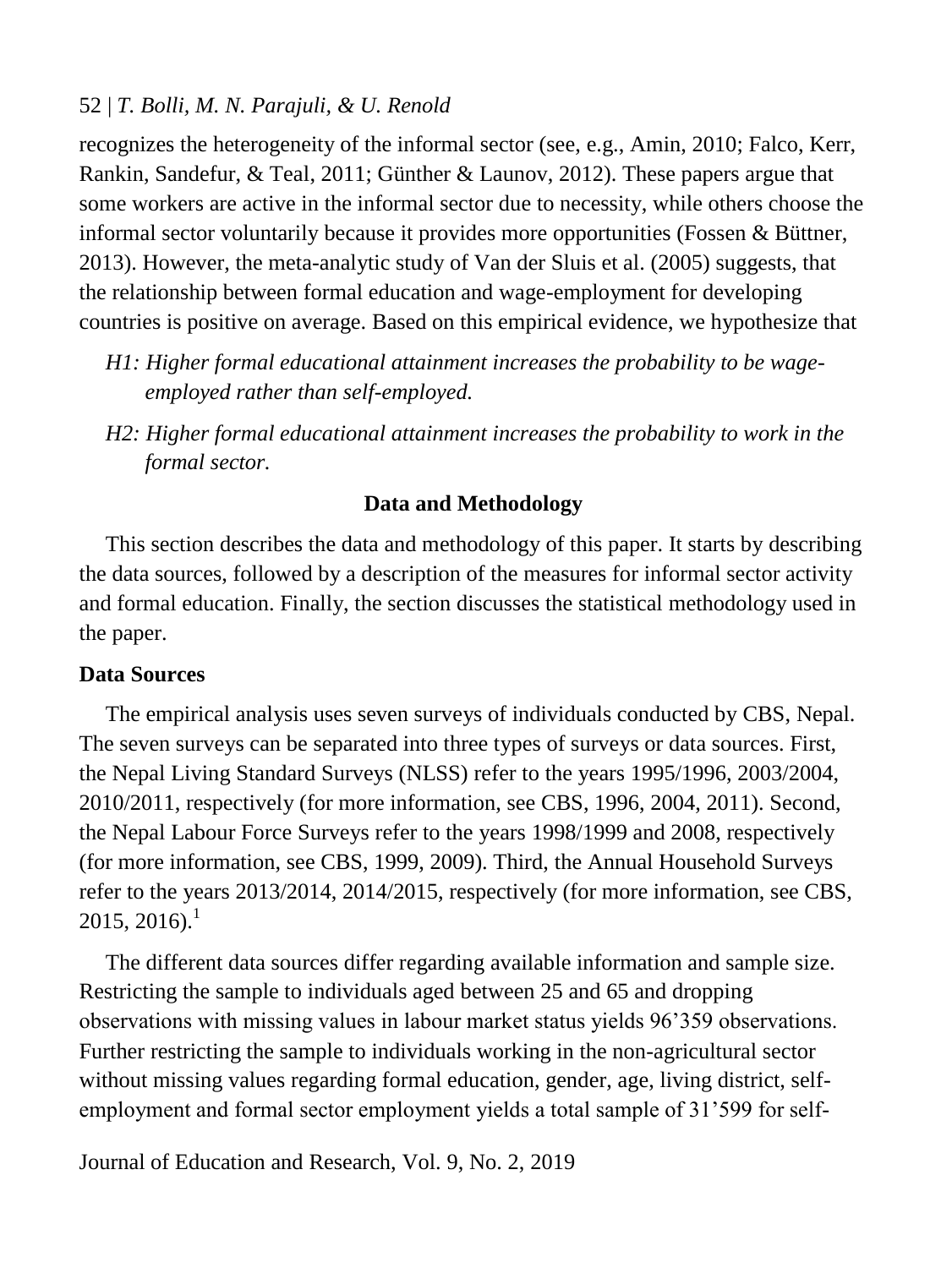employment or 24'186 observations for formal sector employment. The samples are substantially larger for the Nepali Labour Force Surveys in 1998 (N=23,203) and 2008 (N=24,991) than in the NLSS and AHHS that have between 3,500 to 10,000 observations each year. This matters for two reasons. First, in order to ensure sufficient sample size, the descriptive statistics of differences across industries use cross-sectional weights to calculate averages across years. Hence, these differences are mainly driven by the years 1998 and 2008. Second, we report estimates of the relationship between formal education and informal activity measures that control for the data source. These results show changes over time within the data sources. Hence, these specifications test for a potential bias arising from variation in the sample size or methodology across data source.

### **Measurement of Informal Economic Activity**

For our analysis, we need to measure informal economic activity. However, though Hart (1973) has sparked substantial literature on informal economic activity, a uniform definition of the term "informal economic activity" does not exist. International Labour Organization (ILO) broadly describes informal sector employment as jobs in informal sector companies, which consist of small, private, unincorporated companies engaged in non-agricultural activities meant for sale or barter (ILO, 2013). Building on this general description, the literature proposes several empirical measures of formal and informal economic activity (see, e.g., CBS, 2009; Hussmanns, 2004; ILO, 2013).

The early literature suggests a very simple measure of informal economic activity that refers to the distinction between wage-employed and self-employed workers in the non-agricultural sector. Figure 1 exploits the simplicity of this measurement approach to illustrate how the activity patterns of the Nepali population aged 25 to 65 changed between 1995 and 2014. The results suggest that about 11% of the population are not in the labour force and that this value has remained stable across time. Similarly, unemployment is scarce at about 1% in all of the years. In 1995, 71% of the population worked in the agricultural sector. This value dropped continuously, reaching 60% in 2014. This finding reflects a substantial structural change in the Nepali economy. Hence, the share of the population working in the non-agricultural sector has increased substantially from 17% in 1995 to 25% in 2014. However, the share of self-employed within this sub-population has remained roughly constant at about 50%.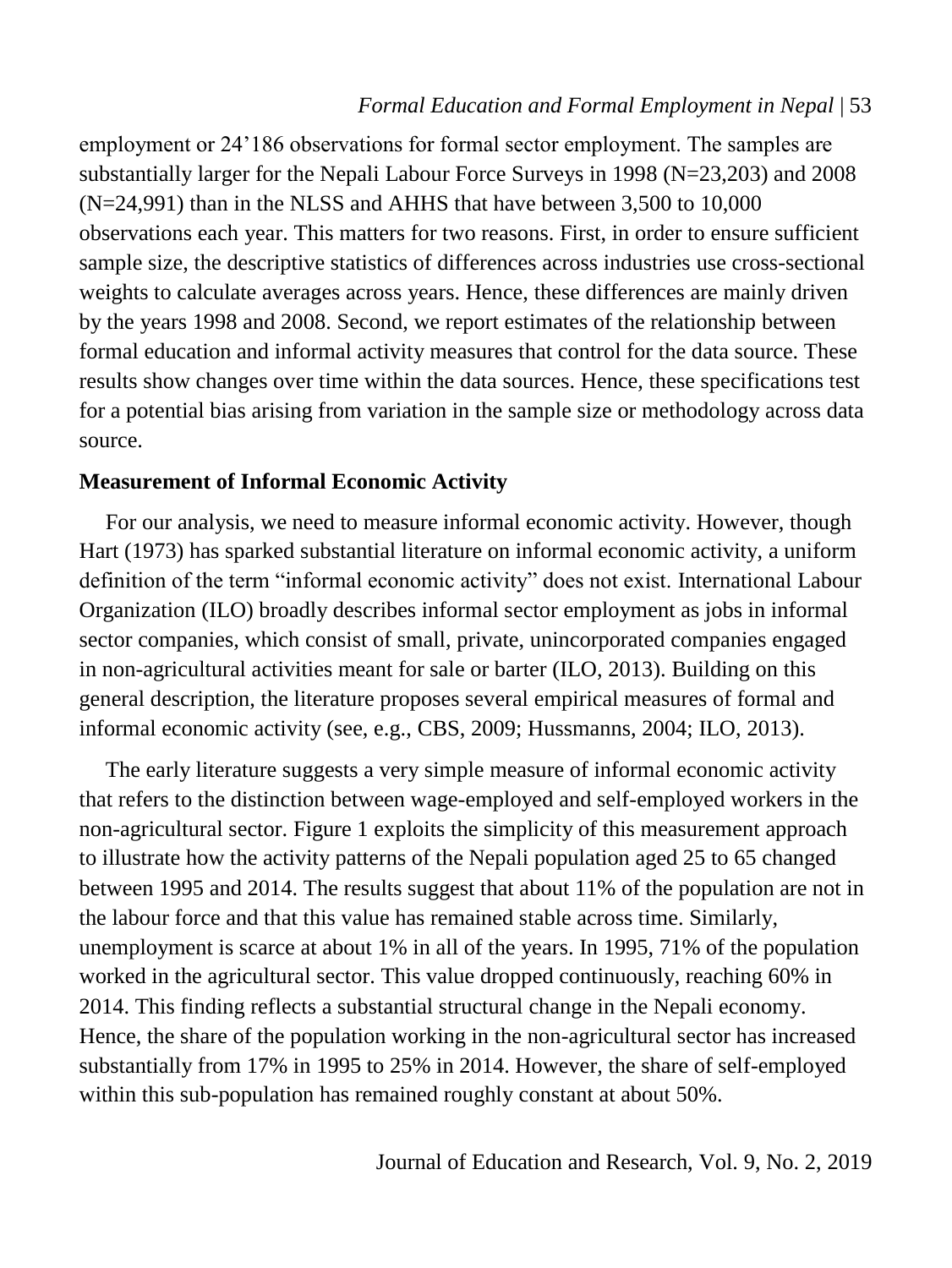54 | *T. Bolli, M. N. Parajuli, & U. Renold*



Notes: The figure displays the weighted activity shares of the population aged 25 to 65. Source: Own calculations based on NLSS 1995/1996, 2003/2004, 2010/2011, NLFS 1998/1999, 2008, AHHS 2013/2014, 2014/2015. N=96'359.

*Figure 1.* Development of activity patterns over time.

Since the self-employment represents a relatively crude measure of the informal sector (see, e.g., Henley, Arabsheibani, & Carneiro, 2009; Yu, 2012), Table 1 illustrates that the more recent literature uses a more refined measure of the informal sector is based on three conditions (CBS, 2009; Hussmanns 2004), namely employment status, company registration and company size. Hence, using all three conditions suggests that the informal sector refers to a) paid employees in unregistered companies with less than ten employees and to b) self-employed workers or contributing family members in companies with less than ten employees. All other employees work in the formal sector. 2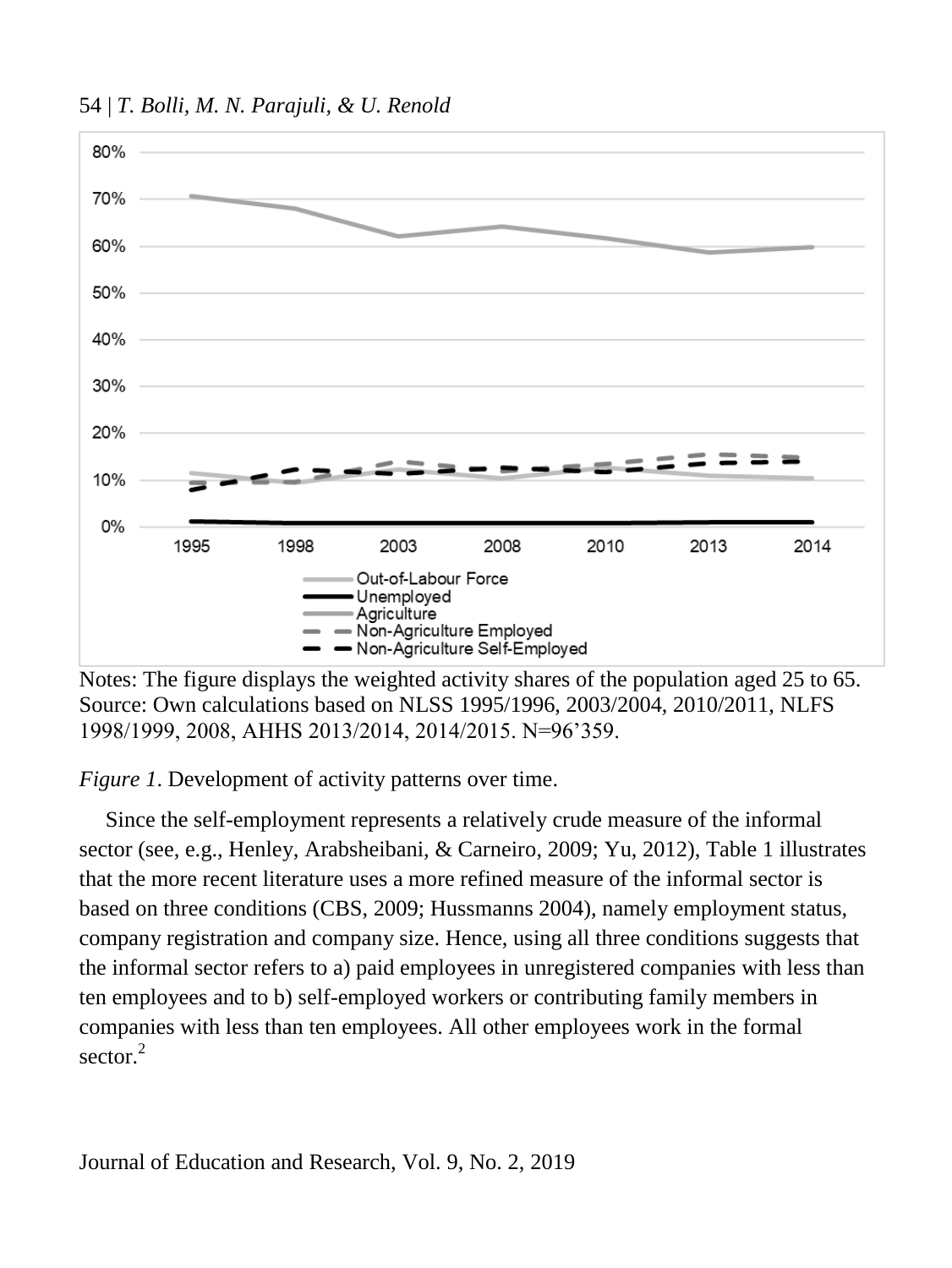# Table 1

*Measurement of Informal Sector*

| <b>Employment status</b>                          | & Company registration | & Company size |
|---------------------------------------------------|------------------------|----------------|
| Paid employee                                     | Unregistered company   | Less than 10   |
| Self-employed or<br>contributing family<br>member |                        | Less than 10   |
|                                                   |                        |                |

(Source: Own depiction based on Hussmanns, 2004)

Figure 2 displays the shares of informality based on these two measures in the years 1995, 1998, 2003, 2008, 2010, 2013 and 2014. The share of self-employed is substantially lower (49% on average) than the measure of the informal sector that additionally accounts for whether the employer is a registered company and the size of the employer (67% on average).

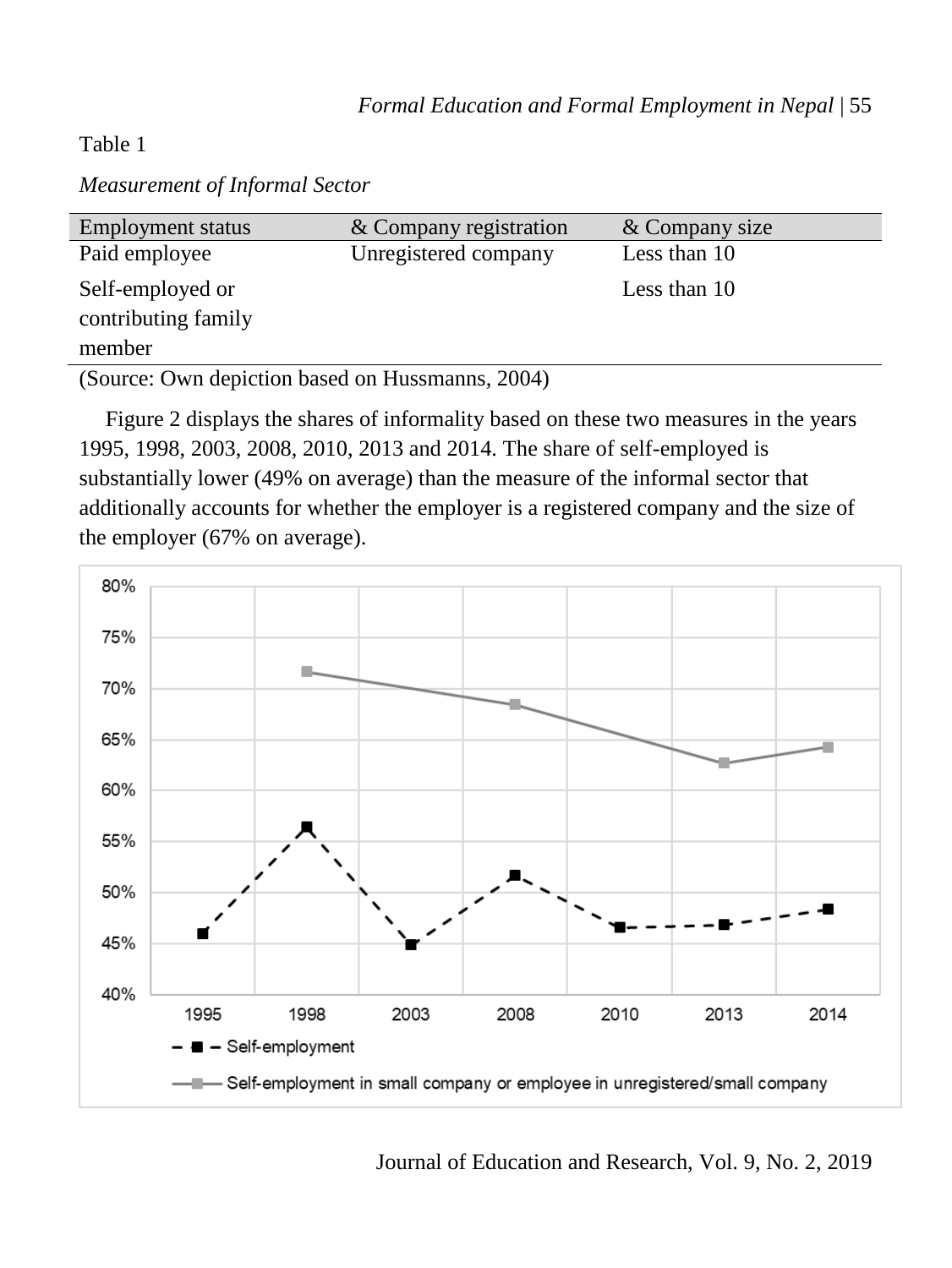Notes: The figure displays the weighted share of self-employment and informal sector share in the population aged 25 to 65 that is working in the non-agricultural sector. Source: Own calculations based on NLSS 1995, 2003, 2010, NLFS 1998, 2008, AHHS 2013, 2014. Values without a marker represent linear interpolations. N=31'599, 24'189.

*Figure 2*. Development of informality over time.

# **Measurement of Formal Education**

Formal education, the main explanatory variable, refers to four categories, namely individuals without primary education and individuals with completed primary, secondary and tertiary education, respectively. Figure 3 shows the development of formal education shares in the Nepali population aged 25 to 65 between 1995 and 2014.

In 1995, most of the population had not finished primary education (83%) and the shares of completed primary, secondary and tertiary education amounted to only 7%, 9% and 1%, respectively. This pattern has substantially changed in the following 20 years, reflecting substantial progress of Nepal in providing formal education to the population. By 2014, the population share without completed primary education dropped to 68%. 10% have finished a primary education, corresponding to an annual growth of about 0.2%. The strongest growth of annually 0.7% happened in the share with secondary education, which reached 18% in 2014. The share of tertiary education increased by 0.1% per year, ending up at 3% of the population. Hence, even though growth rates have been substantial, the majority of Nepali still has not finished primary education and the share of tertiary educated Nepali remains very low.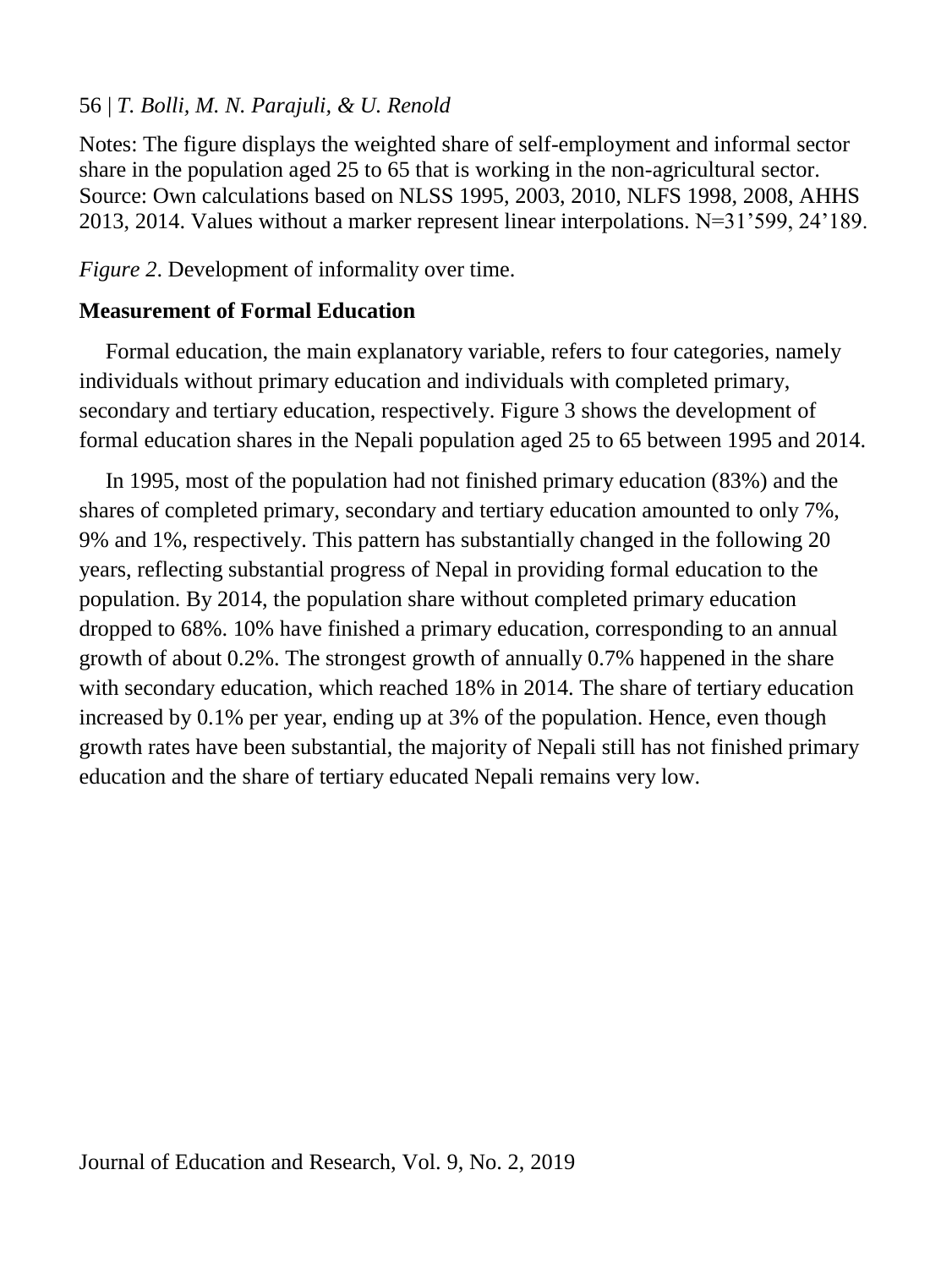

*Formal Education and Formal Employment in Nepal* | 57

Notes: The figure displays formal education shares of the population aged 25 to 65 using cross-sectional weights to average across years. Source: Own calculations based on NLSS 1995/1996, 2003/2004, 2010/2011, NLFS 1998/1999, 2008, AHHS 2013/2014, 2014/2015. N=95,854.

*Figure 3*. Development of formal education.

Figure 4 illustrates the differences in formal educational attainment across economic sectors. The results show that the formal educational attainment allows to broadly separate economic sectors into three groups. First, agriculture has highest share of workers with no primary education. Similarly, the share of workers with no primary education is particularly high in the sectors mining, construction and other activities. Second, the sectors manufacturing, recycling, trade, hotels, and transport represent a group of sectors with moderate formal education levels. Third, the share of workers without primary education is very low in other services and the government-related sectors public administration, education and health. Particularly striking is the high share of workers with tertiary education in these sectors, ranging between 21% and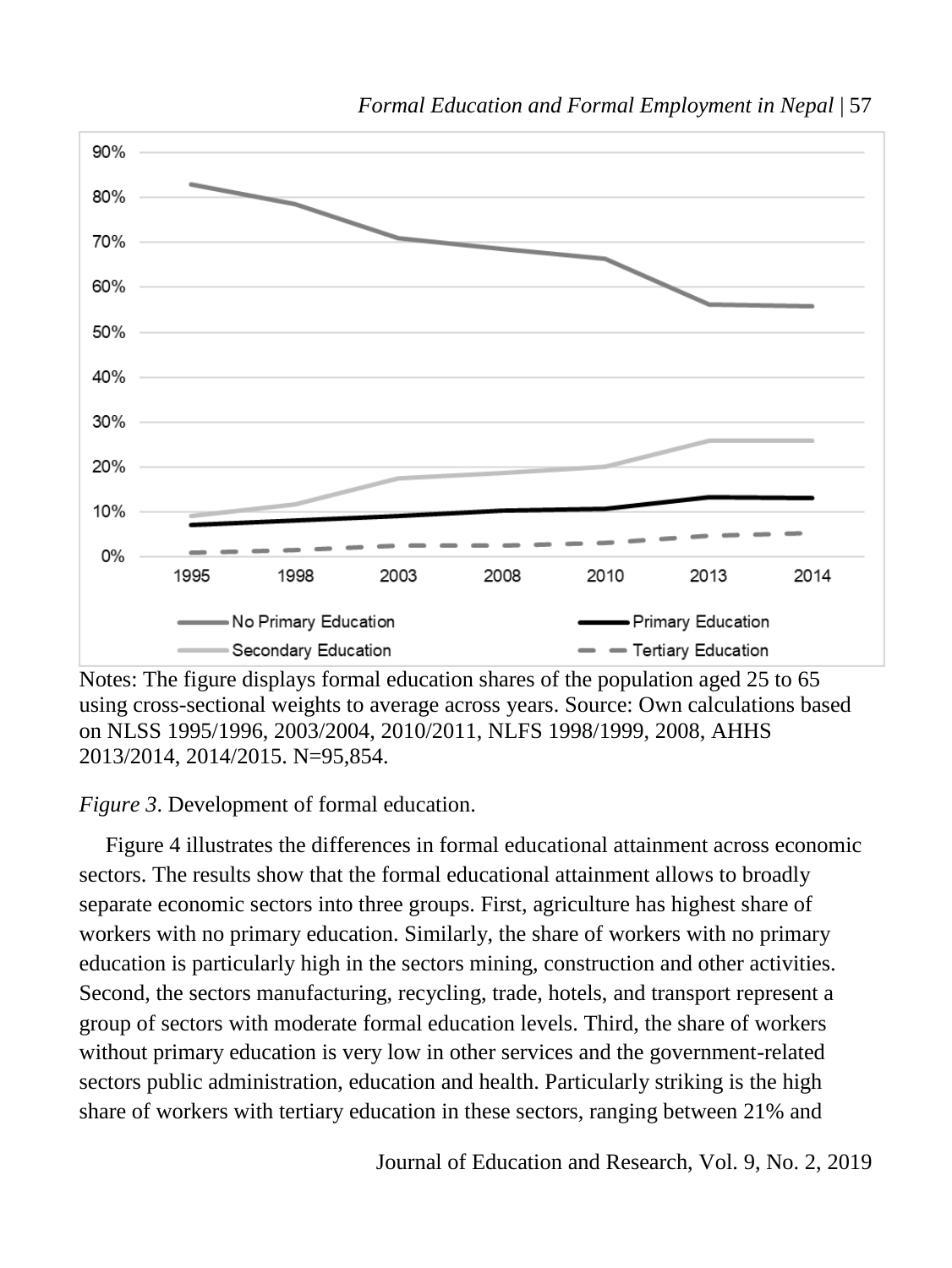36%. Comparing this to the population average of 3% reveals that these four sectors absorb the majority of tertiary educated workers. Furthermore, recycling and trade also display shares of about 6% of workers with tertiary education.



Notes: The figure displays the formal education shares of the working population aged 25 to 65 using cross-sectional weights to average across years. Source: Own calculations based on NLFS 1998/1999, 2008, AHHS 2013/2014, 2014/2015. N=59'870.

*Figure 4*. Heterogeneity of formal education across economic sectors.

# **Empirical Methodology**

To analyse the relationship between formal education and the formal employment sector, we estimate multivariate models that explain self-employment and formal sector employment by formal education and time.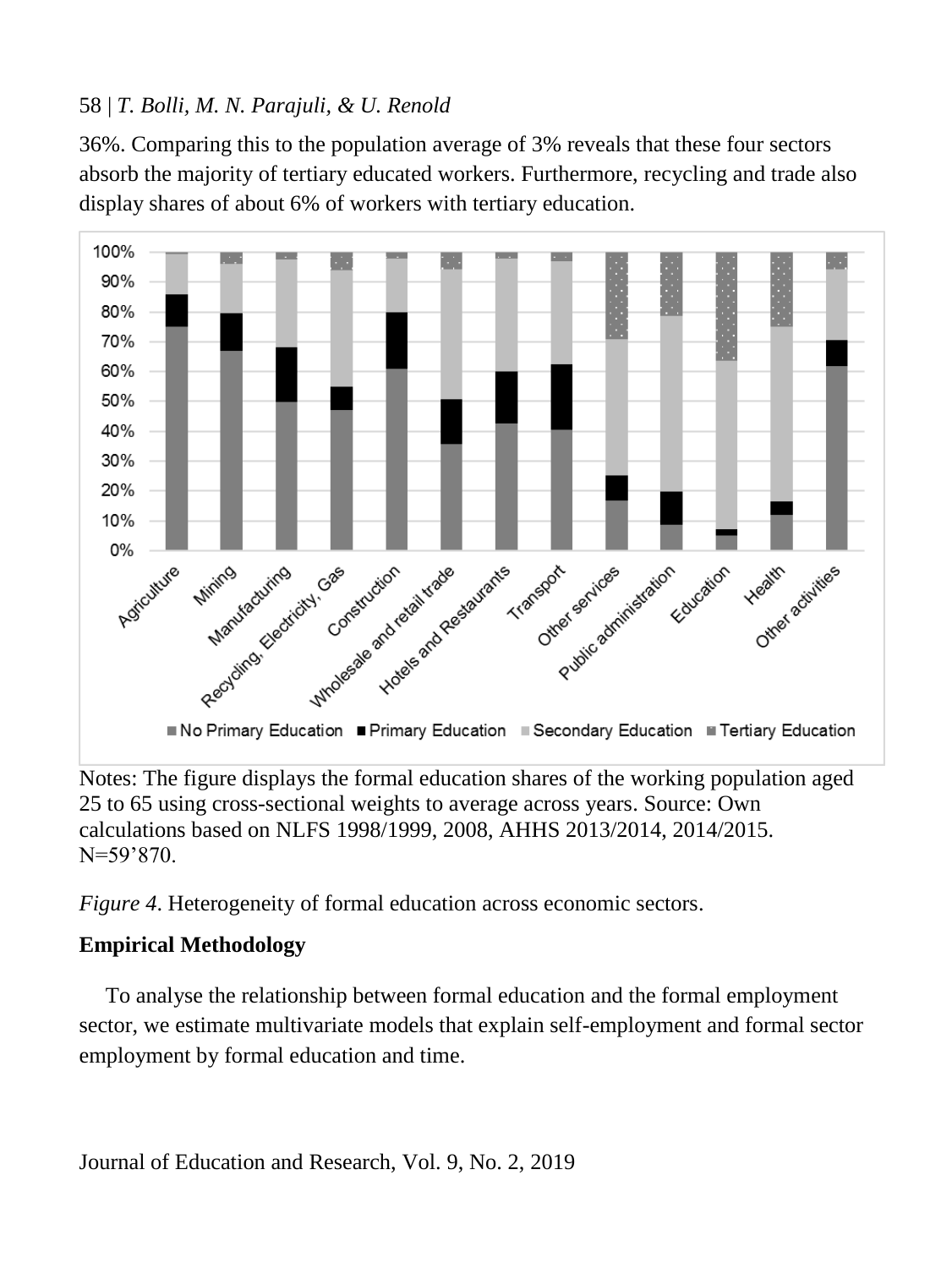We use two dependent variables, y. The first measures whether an individual is wage-employed rather  $(y=1)$  than self-employed  $(y=0)$ . This is denoted as wageemployment. The second measure additionally considers employed workers in unregistered or small companies (less than ten workers) and self-employed workers in small companies as informal sector workers. In the following text, this measure is denoted formal sector employment. Both of these variables are binary, meaning that they take values 0 and 1, respectively. Therefore, we estimate probit models. To account for potential heteroscedasticity of the error-term, ε, we report robust standard errors  $^3$ 

In order to test hypothesis 1 and 2, we estimate the following model

$$
y_i = \alpha + \beta_1 Y E A R + \beta_2 E D U_i + \gamma X_i + \varepsilon_i , \qquad (1)
$$

where the index i denotes the individual. EDU is a vector of three dummy variables indicating whether the highest formal educational attainment of an individual is primary, secondary or tertiary education, respectively (see, e.g., Chair of Education Systems, 2015, for more information about the Nepali education system). Individuals without completed primary education represent the baseline category.

We are interested in how formal education affects wage-employment and formal sector employment. However, due to the non-linearity of probit estimations, the coefficients β2 do not reflect the effects of interest directly. Therefore, we report the average marginal effects that reflect the effect of education on the probability to be in wage-employment and formal sector employment, respectively.<sup>4</sup> These average marginal effects allow testing hypothesis H1 and H2, which suggest that formal education increase wage-employment and formal sector employment, respectively.

The vector of control variables, X, includes gender, age, age squared, and district fixed effects.<sup>5</sup> In addition, we include a fixed effect for each year (YEAR). Note that the estimations still represent correlations rather than causal effects and should be interpreted accordingly. For example, we lack data about measures that capture human capital that is acquired outside of the formal education system, such as non-formal and informal learnings. This so-called non-formal skill development through courses may have an impact. Similarly, we have no information about whether formal sector employment represents a choice of the individual or the company.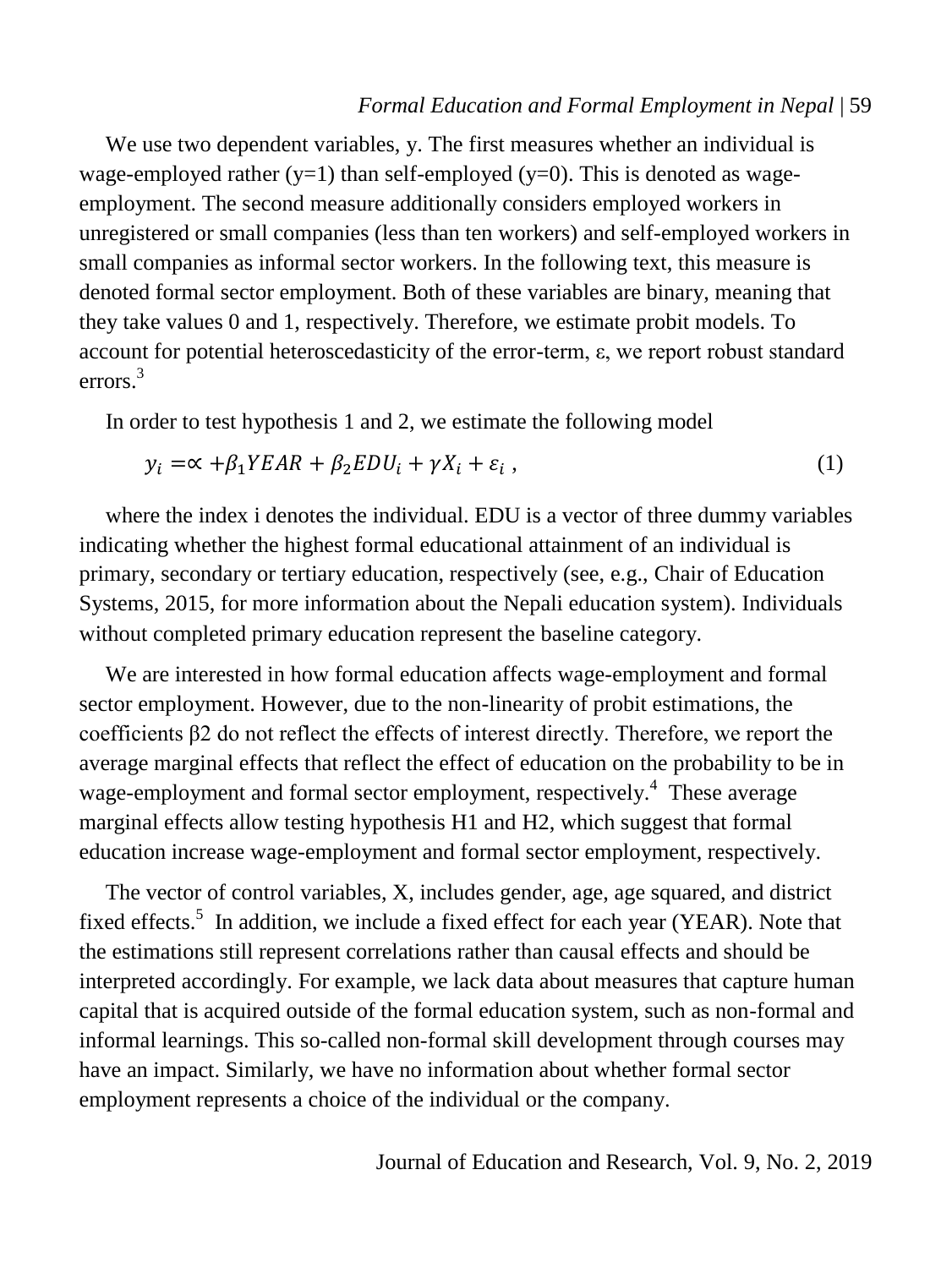To analyse how the effect of education has changed over time, we estimate two model specifications that differ in terms of the functional form of time. The first approach is very general and includes a fixed effect for each year for which data exists (YEAR) as well as an interaction term between education and year (EDU\*YEAR). These interaction terms allow estimating how the relationship between education and the dependent variable for each year. The resulting estimation can formally be written as:

$$
y_i = \alpha + \beta_1 Y EAR + \beta_2 EDU_i + \beta_3 EDU_i * Y EAR + \gamma X_i + \varepsilon_i,
$$
\n(2)

Modelling time by year fixed effects and their interaction with education has the benefit that the model allows to understand the development over time in detail. However, it remains unclear how to test in a formal statistical way whether the marginal effects have changed over time. This challenge arises for three reasons. First, the question arises which marginal effects should be compared. Second, the availability of data sources differs across time. Therefore, we need to account for the data source in terms of survey methodology and sample size. Third, including year as a continuous variable is challenging because estimating marginal effects of interaction terms of continuous variables in probit estimations is non-trivial (Ai & Norton, 2003).

Due to these reasons, we complement the estimations based on year fixed effects with estimates for whether the relationship between formal education, self-employment and formal sector employment is different after 2008 than before 2008. The cut-off year is chosen in a way that the data sources NLSS and the NLFS provide observations before and after the cut-off year, allowing to include fixed effects for the data source. Formally, we estimate the following probit estimation with robust standard errors:

$$
y_i = \alpha + \beta_1 2008 + \beta_2 EDU_i + \beta_3 EDU_i * 2008 + \gamma X_i + \varepsilon_i ,
$$
 (3)

2008 denotes a dummy variable taking the value 0 before 2008 and 1 afterwards. Hence, the interaction of EDU and 2008 represents the change in the relationship between EDU and the dependent variable before and after the year 2008. This simple approach allows assessing directly whether marginal effects have changed over time. Furthermore, it allows including dummies for the data source, thereby accounting for potential differences in survey methodology and sample size.<sup>6</sup>

Journal of Education and Research, Vol. 9, No. 2, 2019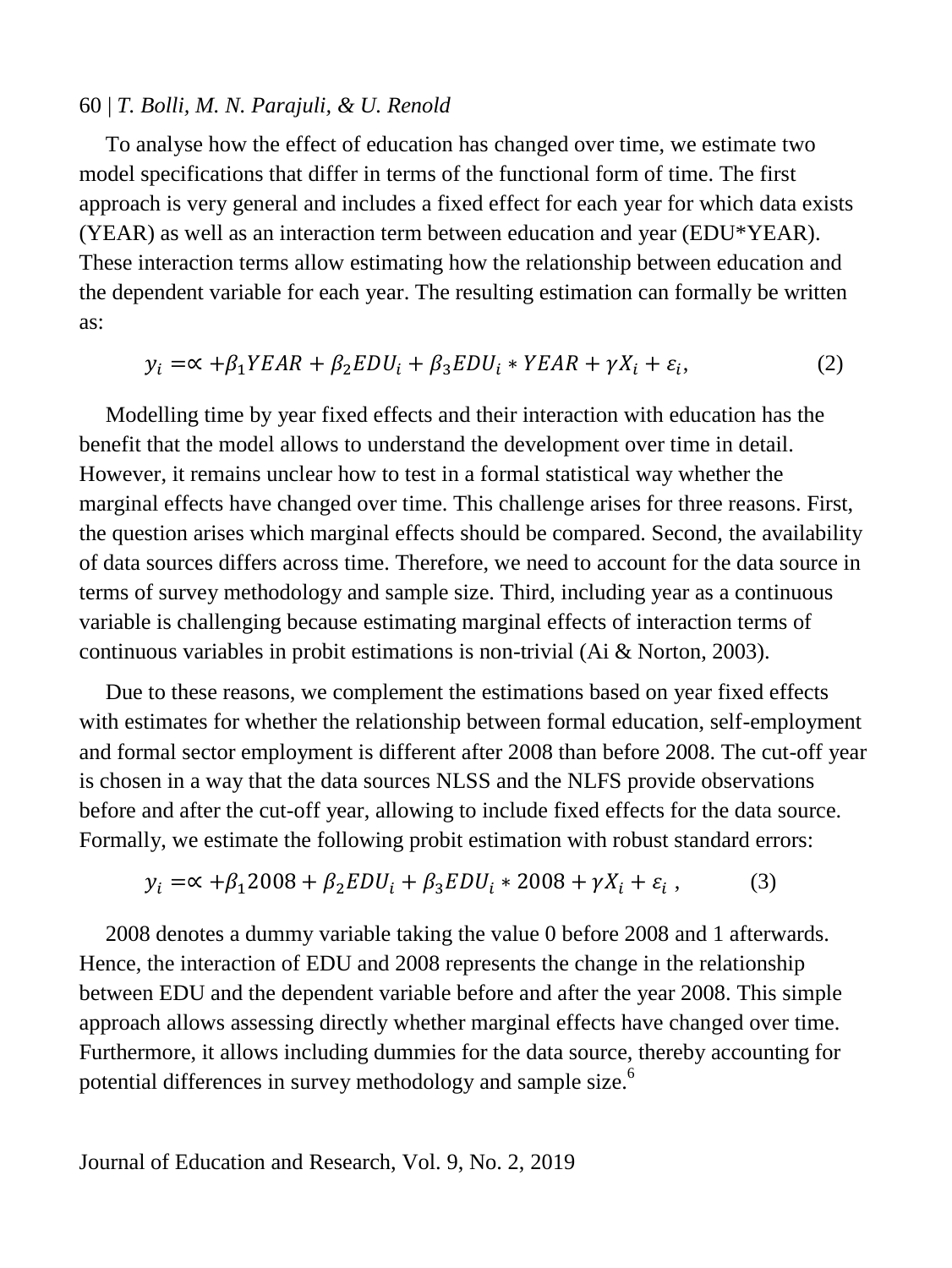# **Empirical Results**

This section discusses the empirical results regarding the relationship between formal education, self-employment and formal sector employment. Table 2 shows the average relationship between formal education, wage employment, and formal sector employment based on formula (1). Based on formula (2), Figures 5 and 6 display yearly marginal effects of formal education on wage-employment and formal sector employment, respectively.<sup>7</sup> Based on formula (3), Table 3 tests formally whether the marginal effects changed between the period before 2008 and thereafter. Furthermore, Table 3 analyses the effect of excluding government sectors.

# Table 2

| Sample                 | <b>Full Sample</b> |                             | Excluding government related sectors |                             |  |
|------------------------|--------------------|-----------------------------|--------------------------------------|-----------------------------|--|
| Dependent<br>Variable  | Wage employment    | Formal sector<br>employment | Wage employment                      | Formal sector<br>employment |  |
| Primary education      | $-0.026***$        | $0.074***$                  | $-0.057***$                          | $0.030***$                  |  |
|                        | (0.009)            | (0.009)                     | (0.009)                              | (0.009)                     |  |
| Secondary<br>education | 0.009              | $0.222***$                  | $-0.104***$                          | $0.077***$                  |  |
|                        | (0.007)            | (0.007)                     | (0.007)                              | (0.007)                     |  |
| Tertiary education     | $0.228***$         | $0.474***$                  | $0.046***$                           | $0.249***$                  |  |
|                        | (0.010)            | (0.009)                     | (0.011)                              | (0.010)                     |  |
| N                      | 31599              | 24186                       | 27598                                | 20143                       |  |

*Average Relationship Between Formal Education and Formality*

Notes: The table displays marginal effects and robust standard errors of a probit estimation for wage employment and formal sector employment. Columns 2 and 3 show the results for the full sample, while columns 4 and 5 show the results excluding individuals working in the government-related sectors. \*, \*\* and \*\*\* refer to significance on the 10%, 5% and 1% level, respectively. Each panel of primary, secondary and tertiary education shows the effect of formal education based on  $\beta_2$  in formula (1). No completed primary education is the baseline category. All estimates control for gender age, age squared, district fixed effects, and year fixed effects.

Table 2 shows that completed primary and secondary education has no or even a small negative effect on wage-employment. These results fail to support hypothesis 1. This might be due to a lacking link between actors from the education and employment system (Bolli et al., 2018). Figure 5 shows that the effects of primary and secondary education appear to decrease over time. This finding is supported by the formal test in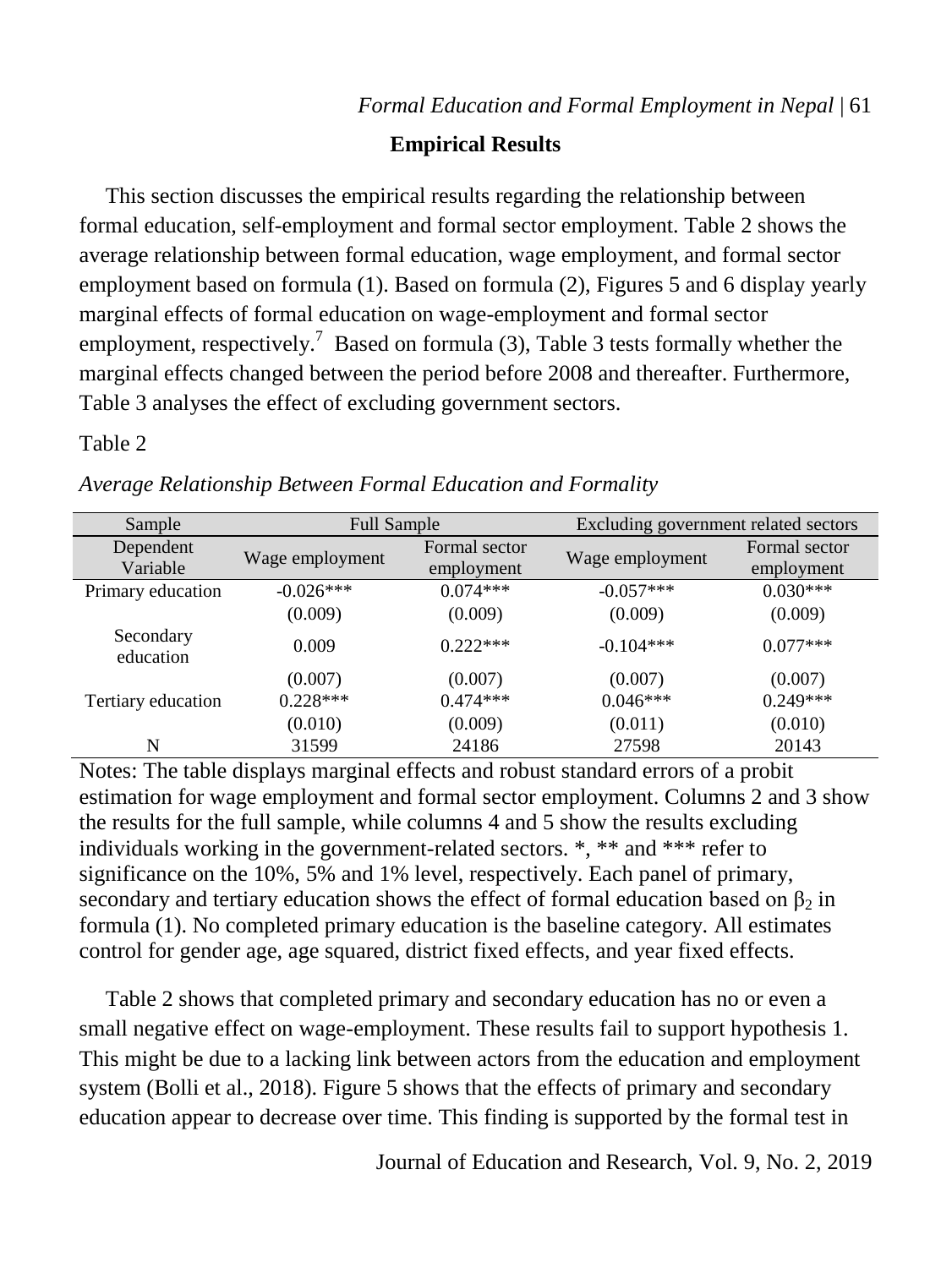Table 3. In the period before 2008, the effect for both formal education categories has decreased.

Tertiary education, on the other hand, has a positive relationship with wageemployment. Having completed tertiary education increases the probability of wageemployment by about 23%, thereby supporting hypothesis 1. Figure 5 further suggests that the strength of the relationship has decreased over time. The formal test in Table 3 confirms that the marginal effect of tertiary education is lower after 2008 than before.

Hence, the results show that the overall picture has remained similar within the analysed time. However, the strength of the relationship between formal education and wage-employment has decreased slightly.



Notes: The figure displays the effect of attaining primary, secondary and tertiary education relative to no formal education on the probability to be wage-employed rather than self-employed for the population aged 25 to 65 working in the non-agricultural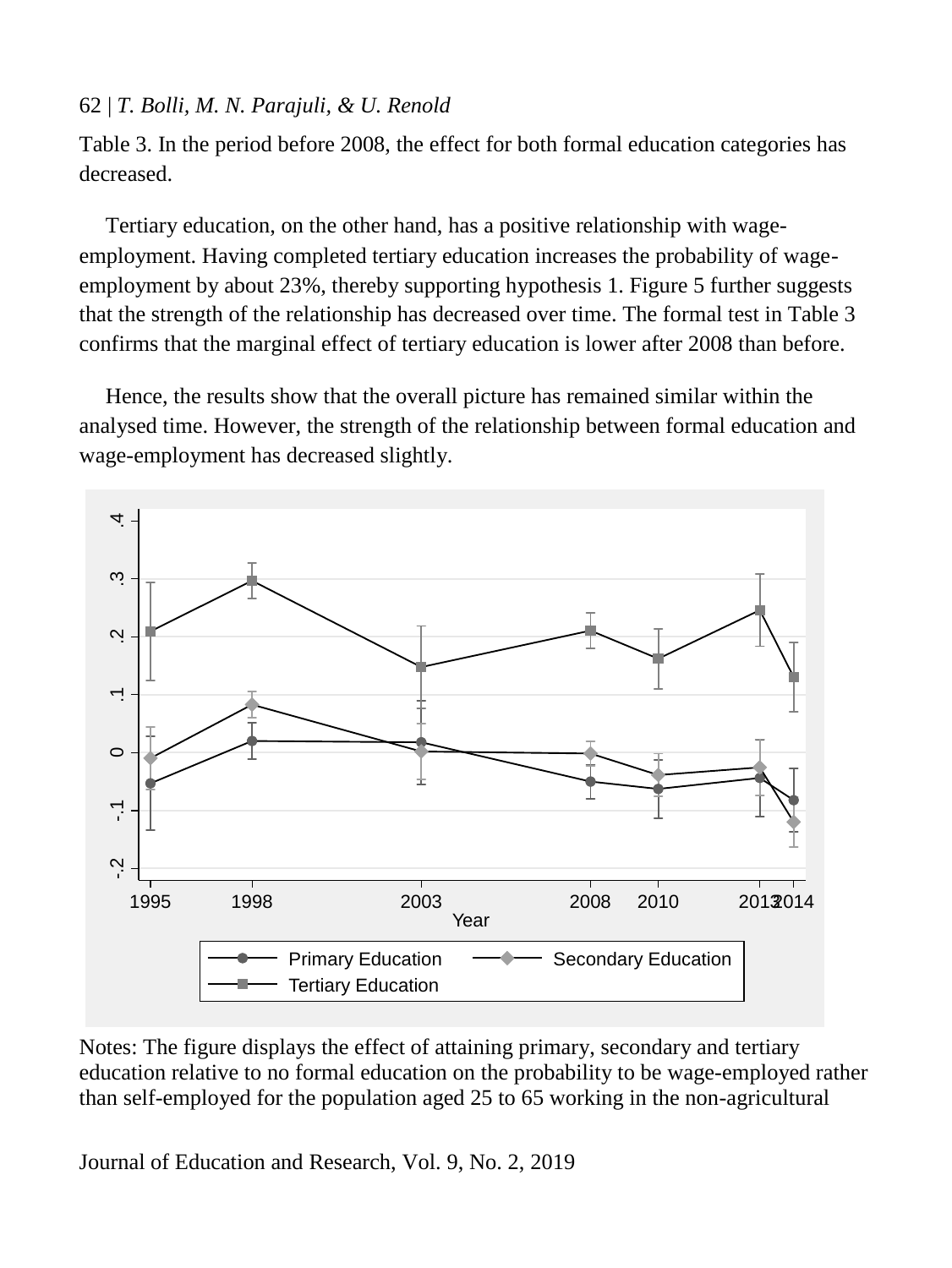sector. The marginal effects and 95% confidence intervals are based on coefficient estimates of  $\beta_2$  and  $\beta_3$  and the corresponding robust standard errors of probit estimations defined in formula (2). Estimates further control for gender, age, age squared, district, and year fixed effects. Source: Own calculations based on NLSS 1995/1996, 2003/2004, 2010/2011, NLFS 1998/1999, 2008, AHHS 2013/2014, 2014/2015. N=31'599.

*Figure 5.* Relationship between formal education and wage-employment.

Table 2 also displays the average marginal effects of formal education on formal sector employment. The results in terms of the average effect differ substantially from the estimates using wage-employment as the dependent variable. Concretely, completed primary education increases formal sector employment, though only by about 7%. Furthermore, secondary education has a strong positive relationship with formal sector employment, increasing it by about 22% on average. Finally, completed tertiary education improves the probability of formal sector employment by about 47% on average. Hence, these results support hypothesis 2, suggesting that formal education increases formal sector employment.

Figure 6 shows that the results regarding the development of the effects over time are similar between estimates using wage-employment and formal sector employment as the dependent variable. The overall picture has remained similar. However, the relationship between formal education and formal sector employment has decreased slightly. Concretely, the effect of both primary and secondary education has been seven to eight per cent higher before 2008 than thereafter.

However, this result is less clear-cut for tertiary education, for which Figure 6 displays a statistically insignificant and fairly stable effect. The stability of the relationship between tertiary education and formal sector employment might be related to the finding of Figure 4 that employment of workers with tertiary education is strongly concentrated in the government-related sectors public administration, education and health. The right part of Table 3 analyses this question by estimating the relationship between formal education and formal sector employment for individuals that are not working in these government-related sectors. The results support the interpretation that the stable relationship between tertiary education and formal sector employment is due to government-related sector. Concretely, the results show that the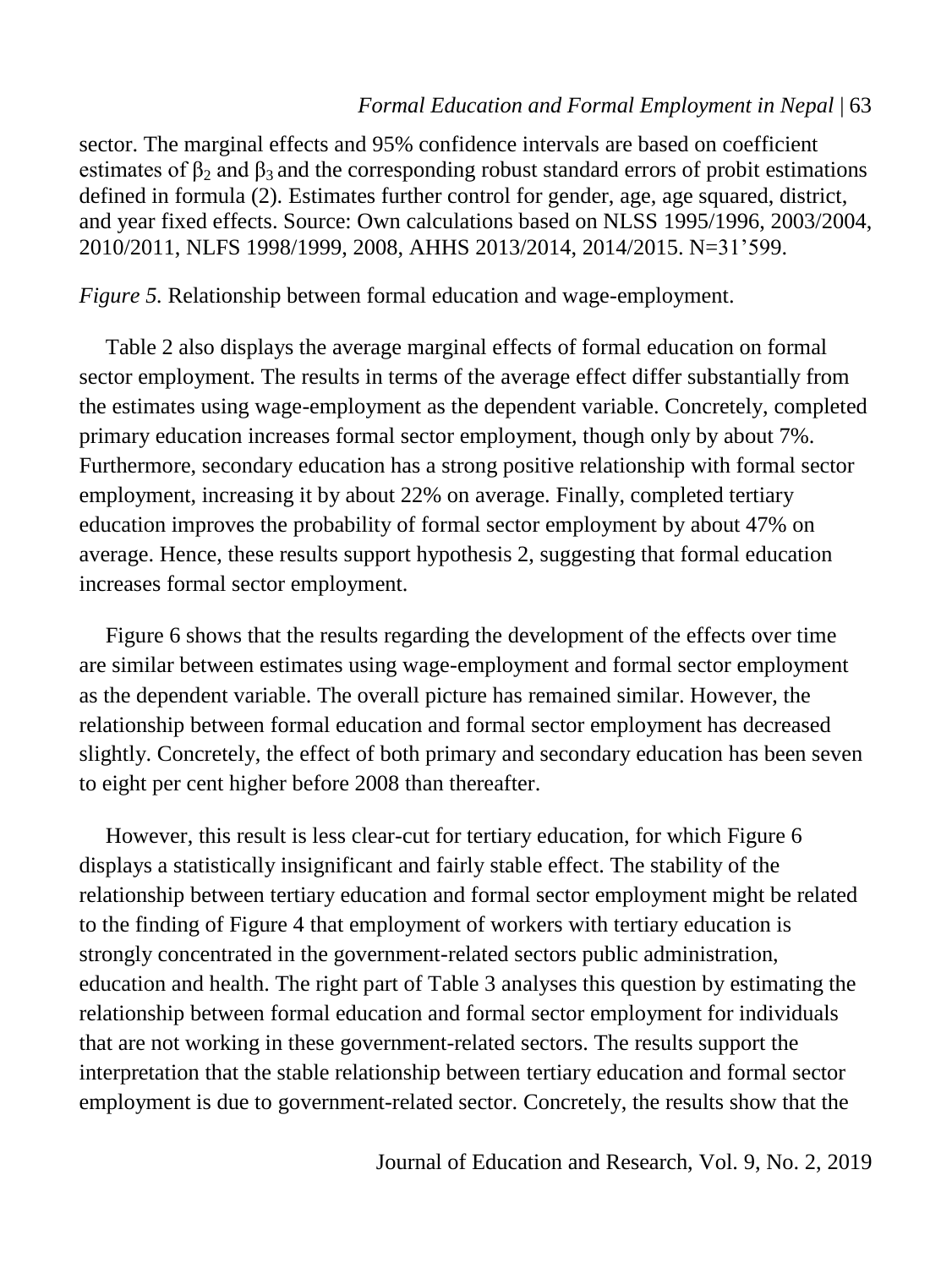relationship between tertiary education and formal sector employment also decreases overtime for a sample that excludes these three sectors.

The estimates in Table 2 excluding these three sectors further show that about half of the average relationship between formal education and formal sector employment arises due to these government-related sectors. For primary education, the effect size is reduced relatively slightly from 7% to 3%. For secondary education, the magnitude of the relationship drops from 22% to 8% if the government related sectors are excluded. For tertiary education, the change is even more dramatic. The 47% effect size of tertiary education decreases to 25% after the exclusion of these three sectors. This shows that working in these sectors matters relatively little for individuals with primary education, but represents an important source of formal sector employment for individuals with secondary or tertiary education.



Notes: The figure displays the effect of attaining primary, secondary and tertiary education relative to no formal education on the probability to be in the formal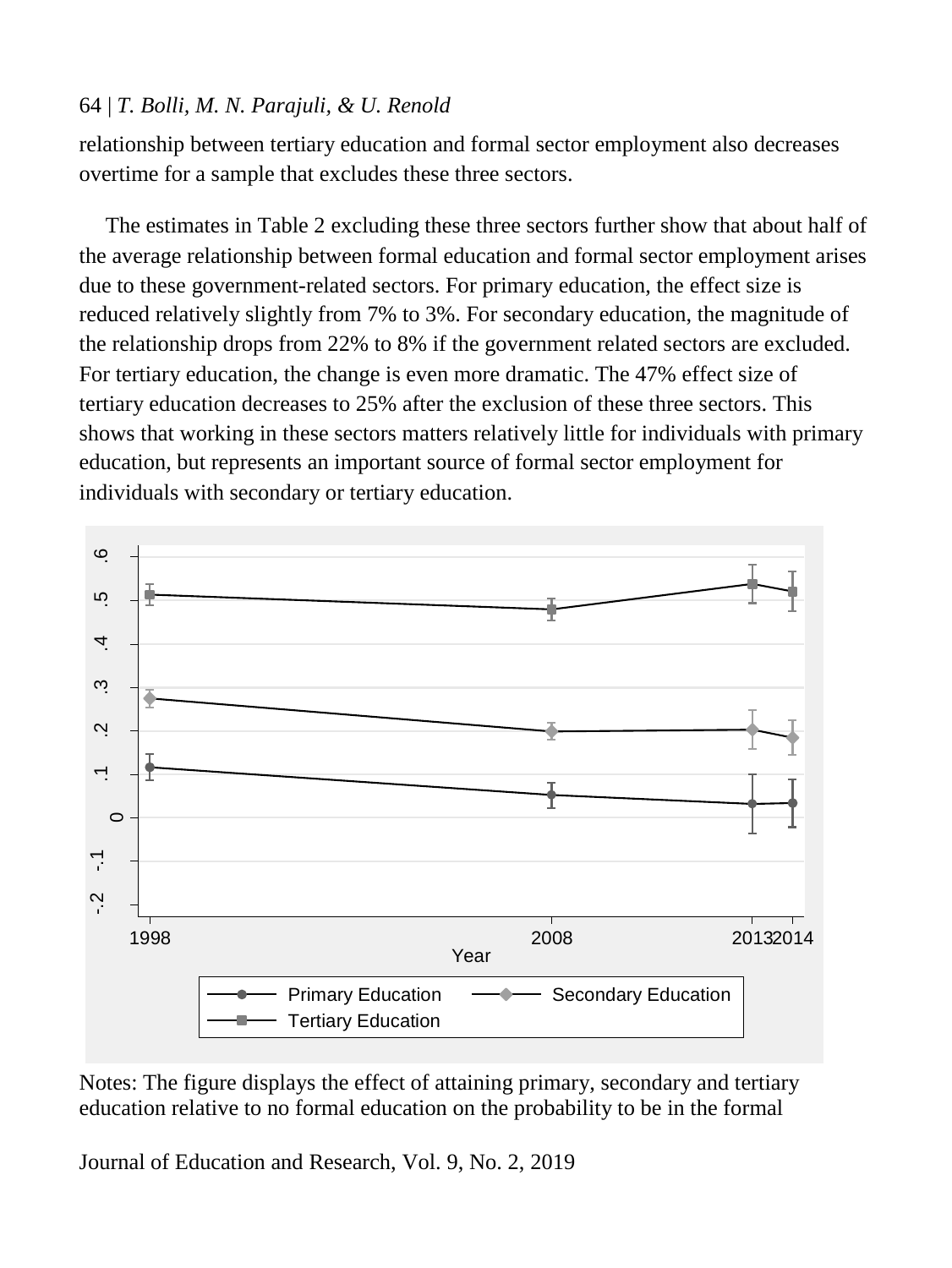employment sector for the population aged 25 to 65 working in the non-agricultural sector. The marginal effects and 95% confidence intervals are based on coefficient estimates of  $\beta_2$  and  $\beta_3$  and the corresponding robust standard errors of probit estimations defined in formula 2). Estimates further control for gender, age, age squared, district, and year fixed effects. Source: Own calculations based on NLFS 1998/1999, 2008, AHHS 2013/2014, 2014/2015. N=24'186.

*Figure 6*. Relationship between formal education and formal sector employment.

Analysing the difference between young (below 40) and old (above 40) individuals<sup>8</sup> shows that the relationship between primary and secondary education and formal sector employment has decreased for both young and old over time. However, the results also show that the effect is stronger for the old regarding tertiary education.

Furthermore, looking at the changes in the estimates across time for men and women separately<sup>9</sup>, the results show that the developments are similar across gender regarding primary and secondary education. The relationship between tertiary education and wage-employment has also decreased for both men and women over time. However, the finding that tertiary education has remained stable regarding the measure of formal sector employment only holds for men. For women, the effect of tertiary education has decreased.

### Table 3

| Dependent              |                 | Wage employment<br>Formal sector employment |                 |             | Formal sector excluding |                            |
|------------------------|-----------------|---------------------------------------------|-----------------|-------------|-------------------------|----------------------------|
| Variable               |                 |                                             |                 |             |                         | government-related sectors |
| Estimation             | <b>Baseline</b> | Datasource                                  | <b>Baseline</b> | Datasource  | <b>Baseline</b>         | Datasource                 |
| Primary<br>education   |                 |                                             |                 |             |                         |                            |
| Before 2008            | 0.009           | 0.010                                       | $0.119***$      | $0.119***$  | $0.065***$              | $0.065***$                 |
|                        | (0.014)         | (0.014)                                     | (0.015)         | (0.015)     | (0.016)                 | (0.016)                    |
| Change after           | $-0.061***$     | $-0.065***$                                 | $-0.071***$     | $-0.074***$ | $-0.052***$             | $-0.057***$                |
| 2008                   | (0.018)         | (0.018)                                     | (0.019)         | (0.019)     | (0.019)                 | (0.019)                    |
| Secondary<br>education |                 |                                             |                 |             |                         |                            |
| Before 2008            | $0.060***$      | $0.059***$                                  | $0.275***$      | $0.276***$  | $0.119***$              | $0.120***$                 |

*Change in the Relationship between Formal Education and Formality over Time*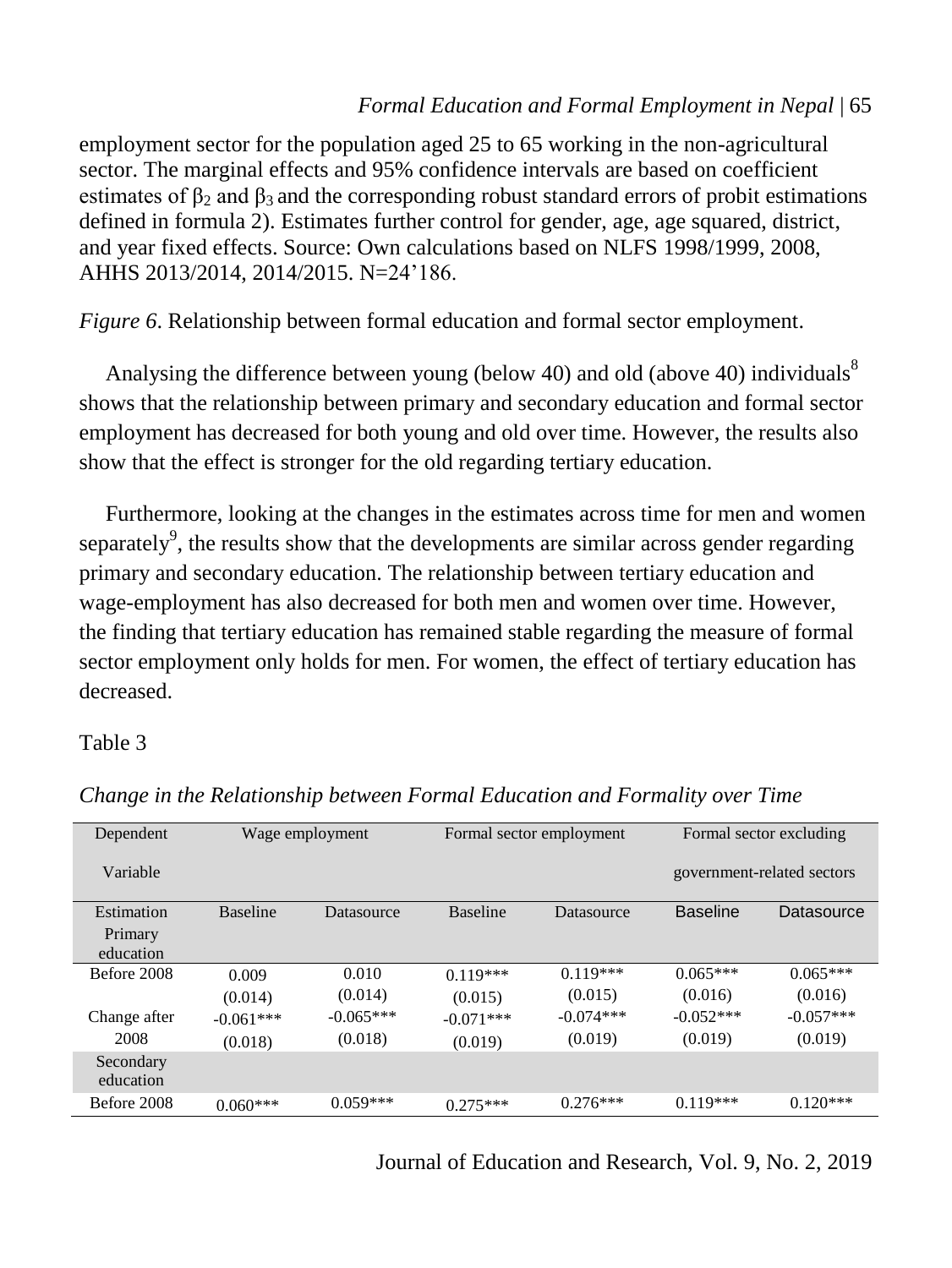| Change after<br>2008  | (0.010)<br>$-0.085***$<br>(0.013) | (0.010)<br>$-0.086***$<br>(0.012) | (0.010)<br>$-0.075***$<br>(0.013) | (0.011)<br>$-0.080***$<br>(0.013) | (0.011)<br>$-0.061***$<br>(0.014) | (0.012)<br>$-0.067***$<br>(0.014) |
|-----------------------|-----------------------------------|-----------------------------------|-----------------------------------|-----------------------------------|-----------------------------------|-----------------------------------|
| Tertiary<br>education |                                   |                                   |                                   |                                   |                                   |                                   |
| Before 2008           | $0.263***$<br>(0.014)             | $0.264***$<br>(0.014)             | $0.514***$<br>(0.012)             | $0.510***$<br>(0.012)             | $0.341***$<br>(0.022)             | $0.341***$<br>(0.022)             |
| Change after          | $0.263***$                        | $0.264***$                        | $0.514***$                        | $0.510***$                        | $0.341***$                        | $0.341***$                        |
| 2008                  | (0.014)                           | (0.014)                           | (0.012)                           | (0.012)                           | (0.022)                           | (0.022)                           |
| N                     | 31599                             | 31599                             | 24186                             | 24186                             | 20143                             | 20143                             |
|                       |                                   |                                   |                                   |                                   |                                   |                                   |

66 | *T. Bolli, M. N. Parajuli, & U. Renold*

Notes: Each column of the table displays marginal effects and robust standard errors of a probit estimation. Columns 2 and 3 show the results for wage-employment. Columns 4 and 5 show the results for formal sector employment. Columns 6 and 7 show the results for wage-employment excluding individuals working in the government-related sectors. Data-source columns further control for data source fixed effects (NLSS, NLFS, AHHS). \*, \*\* and \*\*\* refer to significance on the 10%, 5% and 1% level, respectively. Each panel of primary, secondary, and tertiary education shows the effect of formal education before 2008 in addition to the change, which refers to the difference between the effect before and after 2008. Concretely, the marginal effects for "Before 2008" are based on  $\beta_2$  in formula (3). The marginal effects of "Change after 2008" are based on  $\beta_3$ in formula (3). No completed primary education is the baseline category. All estimates control for gender age, age squared, district fixed effects and after 2008 fixed effects.

### **Discussion of Results**

This paper uses individual-level data of the NLSS, NLFS and AHHS to describe how formal educational attainment has developed over time. Furthermore, the data allows comparing the shares of self-employment and formal sector employment. These measures differ substantially but suggest that the share has remained relatively stable at a high level over time.

The high relevance of self-employment and informal sector employment suggest that policy should aim to improve and strengthen the opportunities in the informal sector in a way that formal and informal sector can coexist and complement each other. This includes, for example, providing services offered by state or non-state agencies to the informal sector. Another example can be illustrated based on the informal workshops of Autovillage in Butwal. In order to strengthen this car repairing district and its employment opportunities, a solution would have to be found how to improve formal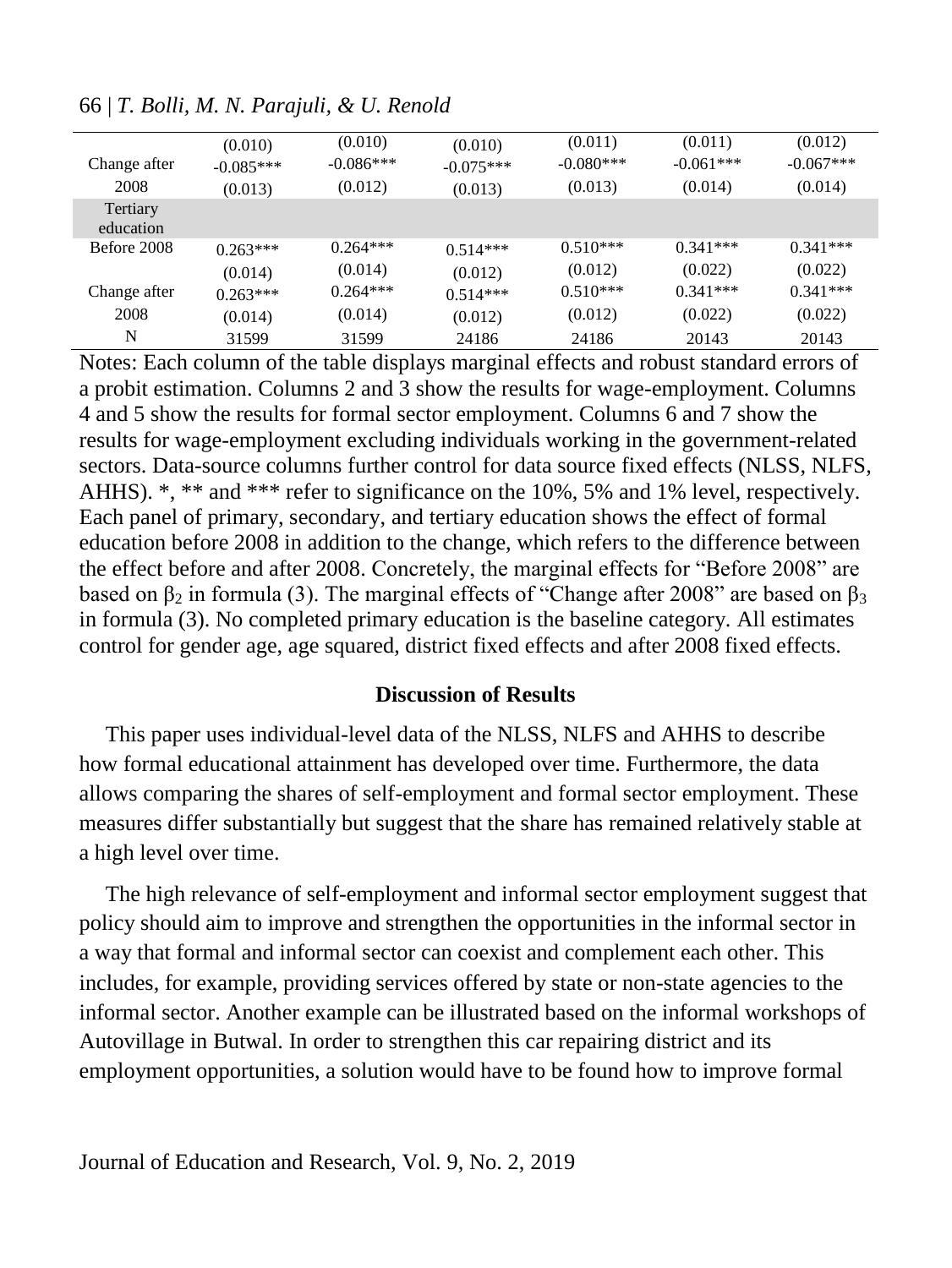education at upper secondary level by learning and working in the informal workshops of these repair shops.

Estimates of the relationship between formal education, self-employment and formal sector employment show a surprisingly low relationship between primary/secondary education and wage-employment, while the relationship is positive for tertiary education. However, all formal education levels increase the probability to be in the formal sector employment if company registration and size is accounted for.

This overall pattern has remained between 1995 and 2014. However, the relationship has weakened over time for workers with primary or secondary education. The results are less clear for tertiary education. This is because workers with tertiary education are heavily concentrated in government-related sectors. Excluding these sectors suggests that the relationship between tertiary education and formal sector employment has decreased over time as well.

In order to put the results into an international context, we can compare the results to the meta-analytic results of Van der Sluis et al. (2005). They find that completed primary, secondary or postsecondary formal education increases the probability of wage-employment by 21%, 35% and 69%, respectively. Hence, the estimated results suggest that the relationship is slightly lower in Nepal than in the average study.

The paper highlights the relevance of formal education quality, which raises the issue of the federalization process. Concretely, following the acceptance of the new constitution in 2015, Nepal has adopted a federalized governance system, introducing seven provinces (Nepal Law Commission, 2015). In this process, the provinces and especially the local governments should receive more power and responsibility than before. To the extent that the federalization of power and responsibility increases the efficiency of formal education and includes procedures of recognition of prior learnings (see, e.g., European Training Foundation, 1999; Sharma, 2008; Kafle, 2013), this process has the potential to improve the quality of formal education. Though this process is still under construction (see, e.g. Caves & Renold, 2018; Renold & Caves, 2017; Renold, Bolli, & Caves, 2018), this represents an important shift in th formal education policy.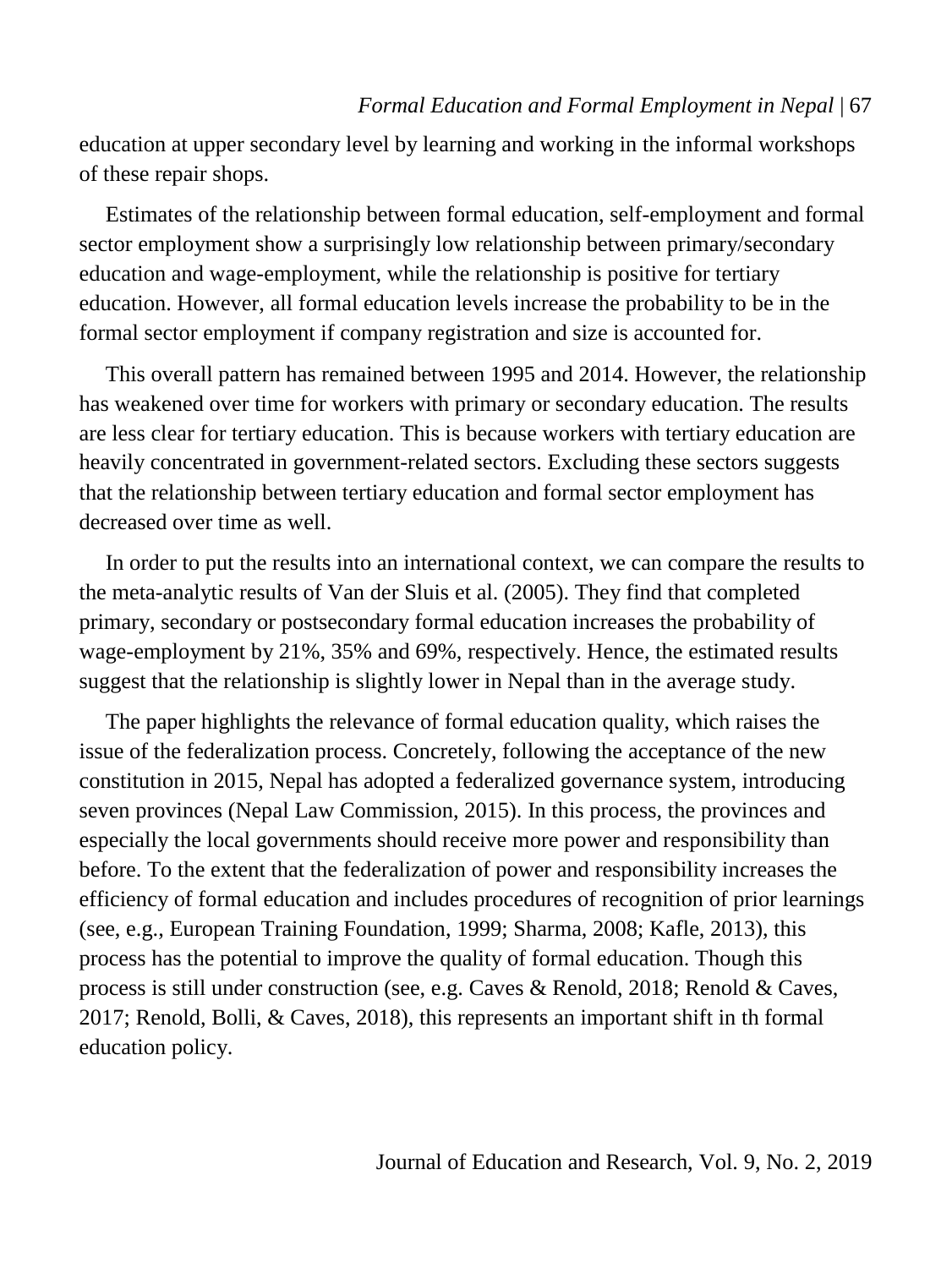#### **Summary and Conclusion**

The results show that tertiary education has a positive relationship with wageemployment, but the relationship remains negligible for primary and secondary education. This might be due to a lacking link between actors from the education and employment system (Bolli, Caves, Renold, & Buergi, 2018; Caves, Ghisletta, Renold, & Kemper, 2019). However, all three formal education levels increase the probability to work in the formal sector.

Furthermore, the paper shows that the overall picture of the relationship between formal education and formal sector employment has remained similar over time. However, the strength of the relationship between completed primary and secondary education and formal sector employment has decreased over time.

While the relationship between tertiary-educated workers and wage-employment has decreased over time as well, the relationship has been stable for tertiary education and formal sector employment. This reflects the fact that a large share of workers with tertiary education work in the government-related sectors public administration, education and health, which are mostly located in the formal sector.

The main limitation of the study is that we cannot differentiate between the selection of companies and selection of individuals. While employment in the informal sector might be the last resort for some workers, it is an opportunity for other workers. Particularly for poor and deprived workers, the informal sector represents an important possibility to become an owner. Hence, future studies should evaluate in more detail whether informal sector employment is voluntary as suggested by Fossen and Büttner (2013). This would also provide more insights into which population groups choose informal sector employment and which population groups are in informal sector employment due to a lack of choice. This is particularly relevant as the results for workers with tertiary education suggest that working for the government might represent an important determinant of formal sector employment. Whether this is indeed the case should be analysed in more detail.

A related limitation consists of the fact that the paper estimates the relationship between formal education and formal sector employment rather than the causal effect on formal education. Hence, it remains ambiguous what causes changes in the relationship. One reason might be the changes in labour migration. Between 2008 and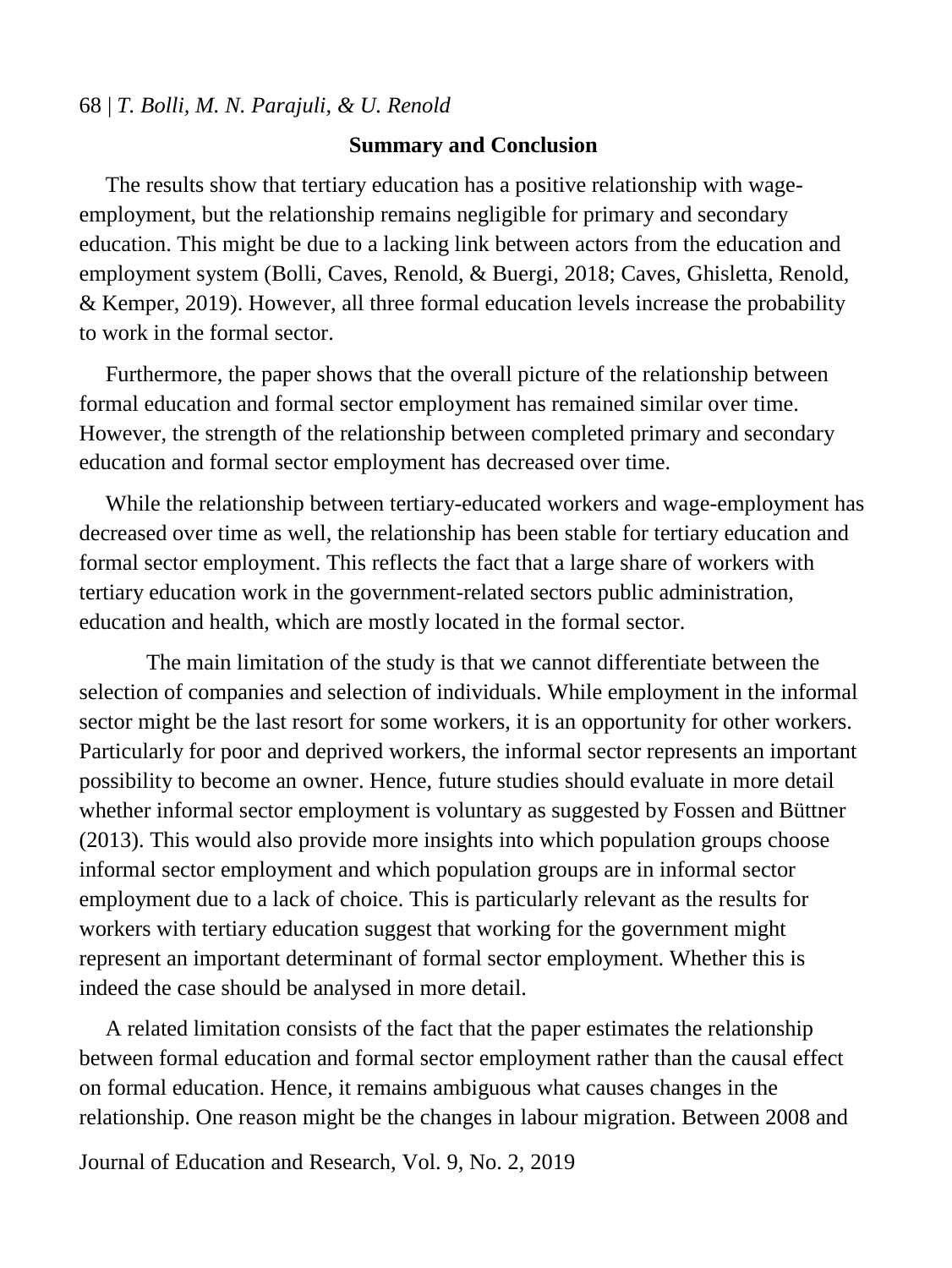2013, the number of labour permits increased from about 220'000 to about 560'000 (Ministry of Labour and Employment, 2016). While these numbers decreased to about 380'000 in 2017, their magnitude illustrates the relevance of labour migration for Nepal. In order to test the relevance of this phenomenon for the results in this paper, we analyse whether our results differ between young and old individuals. We find little differences between young and old workers. This suggests that increasing labour migration is an unlikely explanation for our findings. Nevertheless, other sources of unobserved heterogeneity might exist, such as the lack of control variables for shortterm skill development and informal education activities. This concern is particularly relevant in Nepal, where informal and non-formal forms of human capital development are very relevant. Hence, future research should propose credible identification strategies to estimate these returns.

Data availability further limits the conclusions drawn from the empirical analysis. Different data sets can provide a varying picture, thereby highlighting the relevance of continuing the process of collecting the data of the AHHS. Furthermore, continuing to gather future data of the NLFS also helps to create consistent estimates across time. This is particularly important because the NLFS is the only data source that allows distinguishing formal sector employment and formal employment.

#### **Notes**

<sup>3</sup> Alternatively, we could -use a Logit model or assume that the error term is homoscedastic. This yields nearly the same results which can be obtained upon request from the authors.

<sup>4</sup> We use the command "margins" of Stata 15 (Williams, 2012).

- <sup>5</sup> Interacting all control variables with year fixed effects yields nearly the same results which can be obtained from the authors upon request.
- <sup>6</sup> Including additional year fixed effects yield nearly the same results that are available upon request.
- $7$  Corresponding tables of the estimates are available upon request from the authors.
- <sup>8</sup> These estimates are available upon request from the authors.

 $9<sup>9</sup>$  These estimates are available upon request from the authors.

 $<sup>1</sup>$  For simplicity, the following discussions refer to the first year of the surveys only. For</sup> example, 1995/1996 is denoted as 1995.

<sup>2</sup> Unfortunately, data for informal jobs (Hussmanns 2004) are only available for 2008.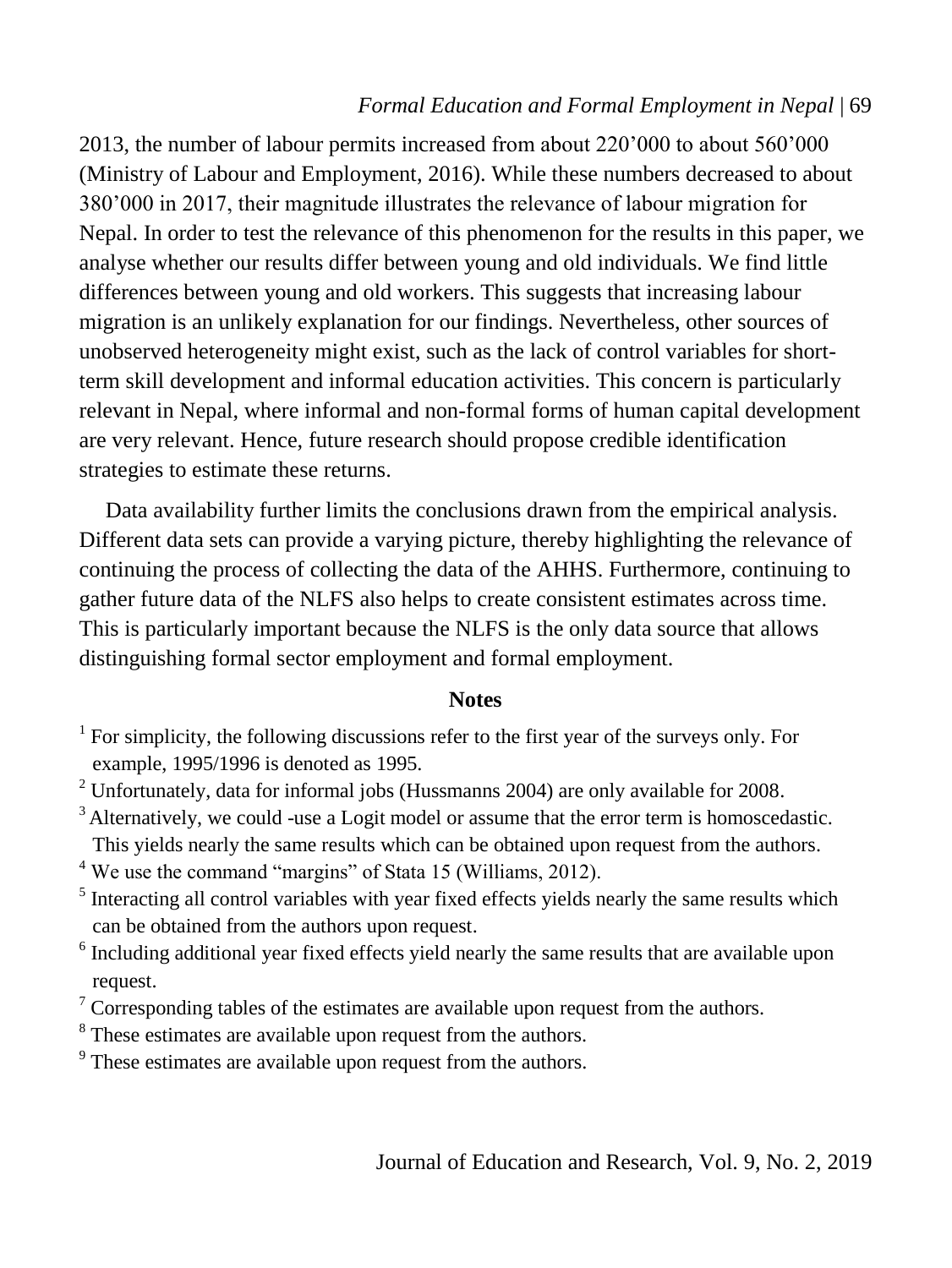#### **Acknowledgments**

We thank the Central Bureau of Statistics (CBS) Nepal for providing the data. We further thank the Swiss National Science Foundation and the Swiss Agency for Development and Cooperation for funding part of the research. We also thank Isabel Günther for comments on an earlier draft.

## **ORCiD**

Thomas Bolli **D** <https://orcid.org/0000-0002-7317-6862> Mahesh Nath Parajuli **iD** <https://orcid.org/0000-0001-7917-7738> Ursula Renold D<https://orcid.org/0000-0003-4196-0019>

#### **References**

- Amin, M. (2010). *Labor productivity in the informal sector: Necessity vs. opportunity firms.* Washington, DC: World Bank. Retrieved from<http://bitly.ws/9afo>
- Ai, C., & Norton, E. C. (2003). Interaction terms in logit and probit models. *Economics Letters, 80*(1), 123-129.
- Backes-Gellner, U., & Werner, A. (2007). Entrepreneurial signaling via education: A success factor in innovative start-ups. *Small Business Economics, 29*(1/2), 173-190.
- Becker, G. S. (1962). Investment in human capital: A theoretical analysis. *Journal of Political Economy, 70*(5), 9-49.
- Brown, S., & Sessions, J. G. (1999). Education and employment status: A test of the strong screening hypothesis in Italy. *Economics of Education Review, 18*(4), 397- 404.
- Caves, K. M., Ghisletta, A., Renold, U., & Kemper, J. (2019). Meeting in the middle TVET programs' education-employment linkage in developing contexts. *KOF Working Papers*, 460.
- Caves, K. M., & Renold, U. (2018). Goal-setting for TVET reform: A framework for identifying the ideal system in Nepal. *Journal of Education and Research, 8*(1), 6- 28.<https://doi.org/10.3126/jer.v8i1.25477>
- Bolli, T., Caves, K. M., Renold, U., & Buergi, J. (2018). Beyond employer engagement: measuring education-employment linkage in vocational education and training programmes. *Journal of Vocational Education and Training, 70*, 524-563.
- Central Bureau of Statistics. (1996). *Nepal living standards survey 1995-1996: Statistical report: Main findings* (Vols. 1-2). Kathmandu, Nepal: Author..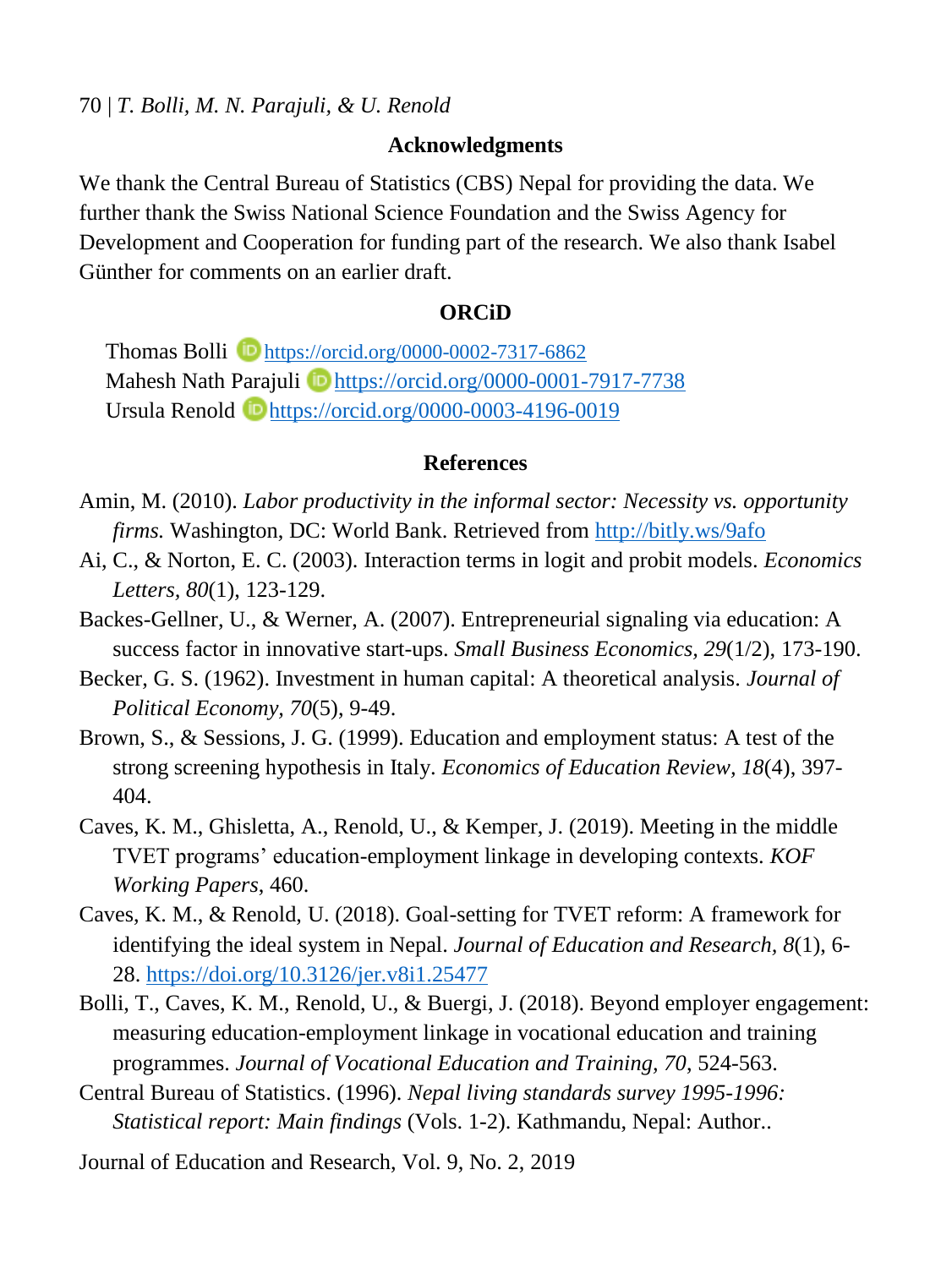- Central Bureau of Statistics. (1999). *Nepal labour force survey 1998/99: Statistical report.* Kathmandu, Nepal: Author.
- Central Bureau of Statistics. (2004). *Nepal living standards survey 2003/04: Statistical report: Main findings* (Vols. 1-2). Kathmandu, Nepal: Author.
- Central Bureau of Statistics. (2009). *Report on the Nepal labour force survey 2008: Statistical report.* Kathmandu, Nepal: Author.
- Central Bureau of Statistics. (2011). *Nepal living standards survey 2010/11: Statistical report: Main findings* (Vols. 1-2). Kathmandu, Nepal: Author.
- Central Bureau of Statistics. (2015): *Annual household survey 2013/14: Major findings.* Kathmandu, Nepal: Author.
- Central Bureau of Statistics. (2016): *Annual household survey 2014/15: Major findings.* Kathmandu, Nepal: Author.
- De Soto, H. (1989). *The other path: The invisible revolution in the third world.* New York, NY: Harper and Row.
- Dickson, P. H., Solomon, G. T., & Weaver, K. M. (2008). Entrepreneurial selection and success: does education matter? *Journal of Small Business and Enterprise Development, 15*(2), 239-258.
- Douhan, R., & Van Praag, C. M. (2009). *Entrepreneurship, wage employment and control in an occupational choice framework* (IZA Discussion Paper 4211). Bonn, Germany: Institute for the Study of Labor.
- Falco, P., Kerr, A., Rankin, N., Sandefur, J., & Teal, F. (2011). The returns to formality and informality in urban Africa. *Labour Economics, 18*, S23-S31.
- Fossen, F. M., & Büttner, T. J. (2013). The returns to education for opportunity entrepreneurs, necessity entrepreneurs, and paid employees. *Economics of Education Review, 37,* 66-84.
- European Training Foundation. (1999). *Review of progress in vocational education and training reform of the candidate countries for accession to the European Union in the light of developments in European policy on vocational training*. Turin, Italy: Author.
- Günther, I., & Launov, A. (2012). Informal employment in developing countries: Opportunity or last resort? *Journal of Development Economics, 97*(1), 88-98.
- Hart, K, (1973). Informal income opportunities and urban employment in Ghana. *Journal of Modern African Studies, 11*, 61–89.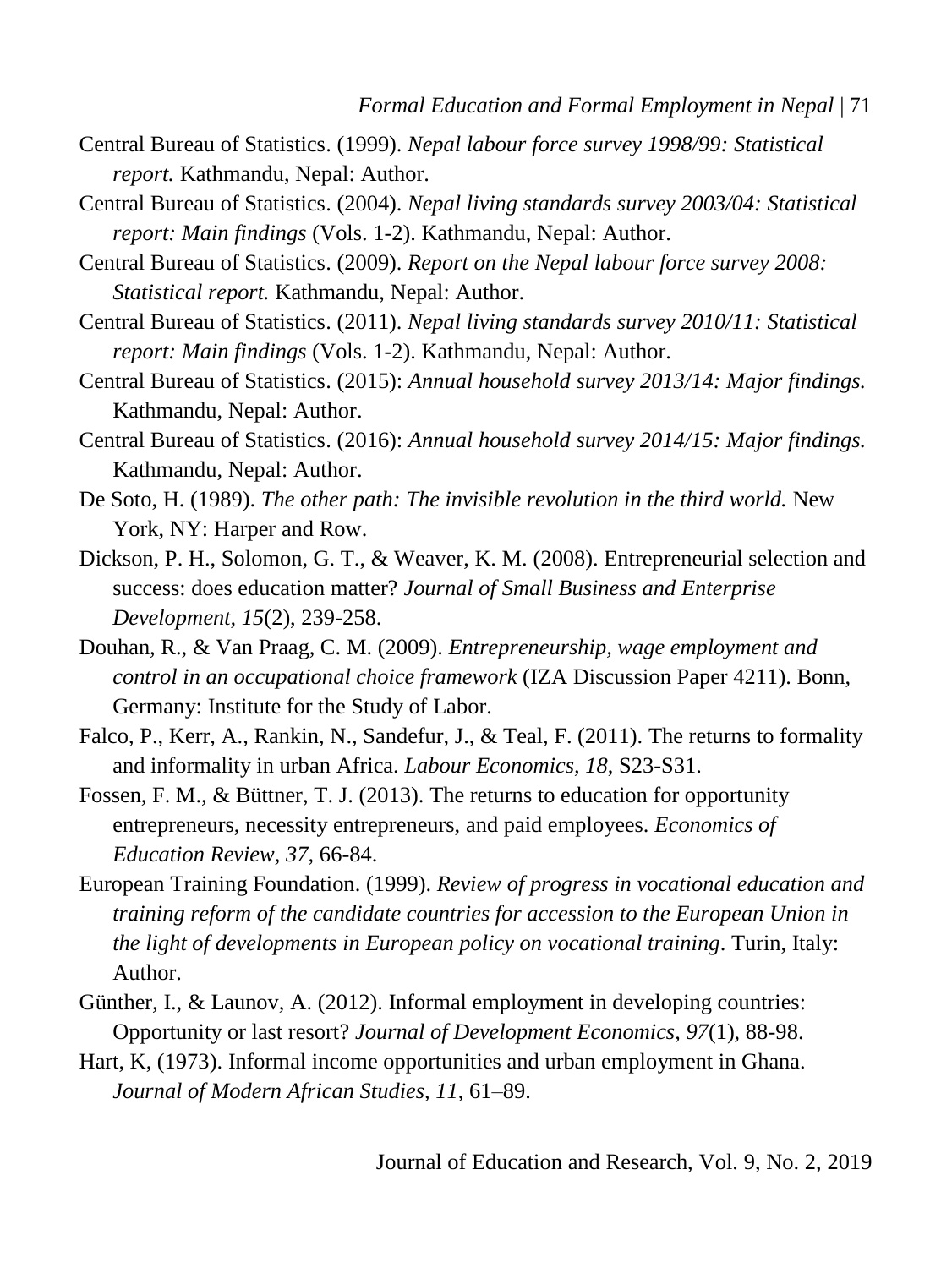72 | *T. Bolli, M. N. Parajuli, & U. Renold*

- Hanushek, E. A., & Woessmann, L. (2008). The role of cognitive skills in economic development. *Journal of Economic Literature, 46*(3), 607-68.
- Henley, A., Arabsheibani, G. R., & Carneiro, F. G. (2009). On defining and measuring the informal sector: Evidence from Brazil. *World Development, 37*(5), 992-1003.
- Hussmanns, R. (2004). *Measuring the informal economy: From employment in the informal sector to informal employment* (ILO Working Paper 53). Geneva, Switzerland: ILO.
- International Labour Organization. (2013). *Measuring informality: A statistical manual on the informal sector and informal employment*. Geneva, Switzerland: Author.
- Jah, K. K. (2002). *Informal labour in the construction industry in Nepal* (ILO Sectoral Activities Programme Working Paper 187). Geneva, Switzerland: ILO.
- Kafle, N. P. (2013). Lived experiences of middle level leaders in the Nepali institutional schools. *Journal of Education and Research, 3*(2), 59-76.
- Klieme, E., Avenarius, H., Baethge, M., Döbert, H., Hetmeier, H., Meister-Scheufelen, G., Rauschenbach, T., & Wolter, A. (2006). Grundkonzeption der Bildungsberichterstattung in Deutschland [Basic concept of educational reporting in Germany]. *Zeitschrift für Erziehungswissenschaft. Bildungs- und Sozialberichterstattung* [Journal of Educational and Social Reporting], *6*, 129-145.
- Chair of Education Systems (2015). CES factbook education system Nepal. Retrieved from<http://bitly.ws/9af4>
- Krueger, A. B., & Lindahl, M. (2001). Education for growth: Why and for whom? *Journal of Economic Literature, 39*(4), 1101-1136.
- Ministry of Labour and Employment. (2016). *labour migration for employment: A status report for Nepal: 2014/2015.* Kathmandu, Nepal: Author.
- Nepal Law Commission. (2015). *The constitution of Nepal*. Retrieved from <http://www.lawcommission.gov.np/en/category-prevailing-law-constitution>
- Parajuli, M. N. (2014). Goals of education: protecting and promoting divergence and sustainability. *Journal of Education and Research*, *4*(1), 1-5.
- Parker, S. C., & Van Praag, C. M. (2006). Schooling, capital constraints and entrepreneurial performance: The endogenous triangle. *Journal of Business and Economic Statistics, 24*(4), 416-431.
- Renold, U., & Caves, K. M. (2017). Constitutional reform and its impact on TVET governance in Nepal. A report in support of developing understanding and finding the way forward for federalizing the TVET Sector in Nepal. First report in support
- Journal of Education and Research, Vol. 9, No. 2, 2019